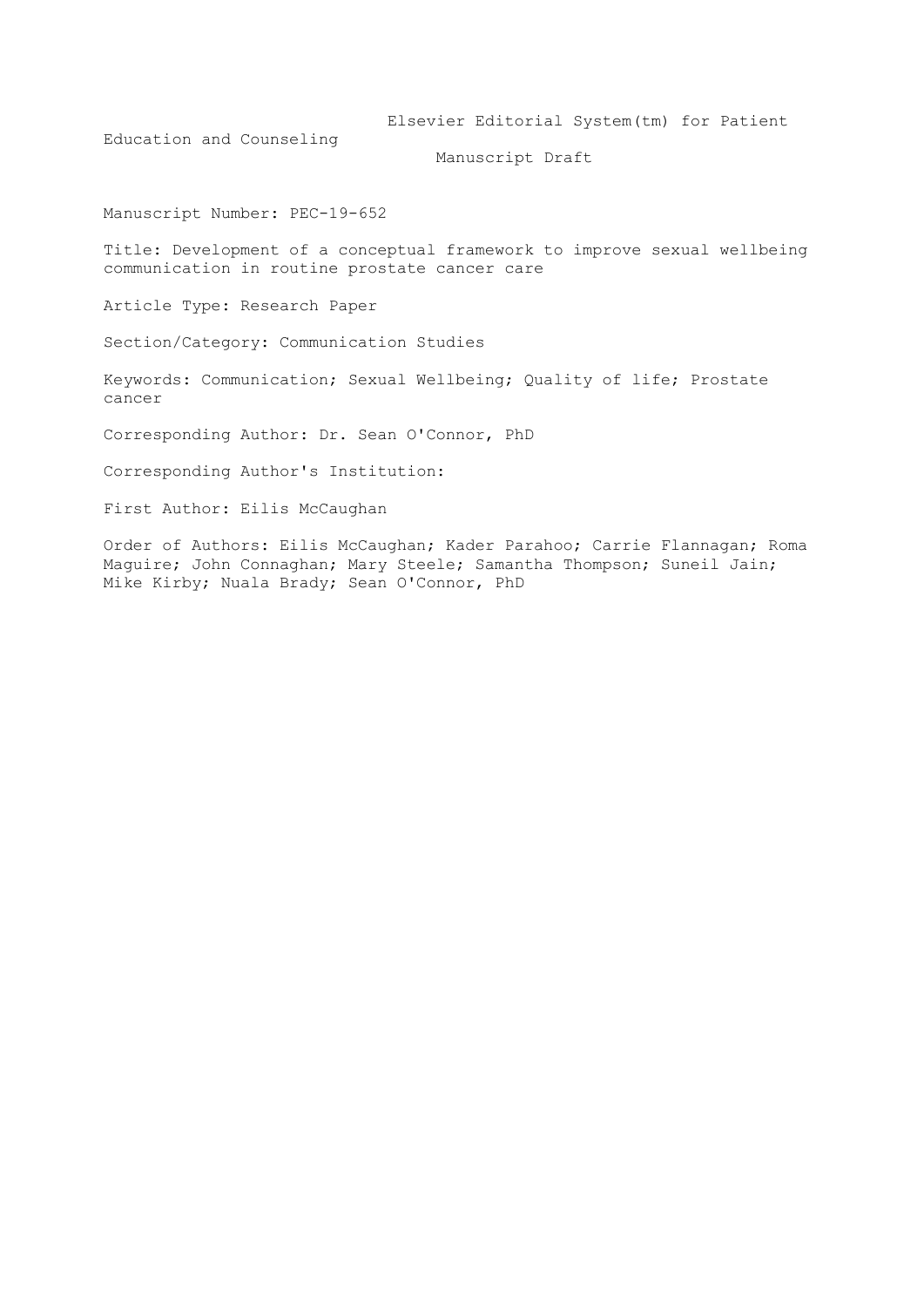# *PATIENT EDUCATION AND COUNSELING*

### **CHECKLIST for the preparation of papers**

Please **ensure** that your paper conforms to the following guidelines:

### **SPELLING**

 $\blacksquare$  In the manuscript US or UK usage should be followed but not a mixture of these.

### **AFFILIATIONS**

- $\blacksquare$  Forenames for all authors in the author list; no titles like prof., Dr., etc
- Affiliations must appear in English
- In the affiliations use USA and UK instead of United States and United Kingdom
- The following should be followed for all authors' affiliations: only Department, University, City and Country

 Full correspondence details (address including country, telephone, fax and e-mail address) for the corresponding author listed separately using the wording "Corresponding author at"

### **ABSTRACT**

Abstracts should be structured and have the following headings: Objectives; Methods; Results; Conclusions; Practice implications

### **MAIN TEXT**

 All Original Articles must contain a first order heading section Discussion and conclusion and 3 second order headings 1) Discussion 2) Conclusion 3) Practice implications. Only within Discussion there may be subheadings.

### **REFERENCES**

 Abbreviations for the names of journals in the reference list should follow Index Medicus (e.g. JAMA should read J Amer Med Assoc, BMJ should read Brit Med J). The abbreviation for Patient Education and Counseling is Patient Educ Couns

If Issue numbers and months must not be included in the reference list (only year, volume numbers and page range required)

 $\Box$  Page ranges in the reference list should appear as follows e.g. 310-5

 $\blacksquare$  Titles of non English publications should be given in English language, between [ ]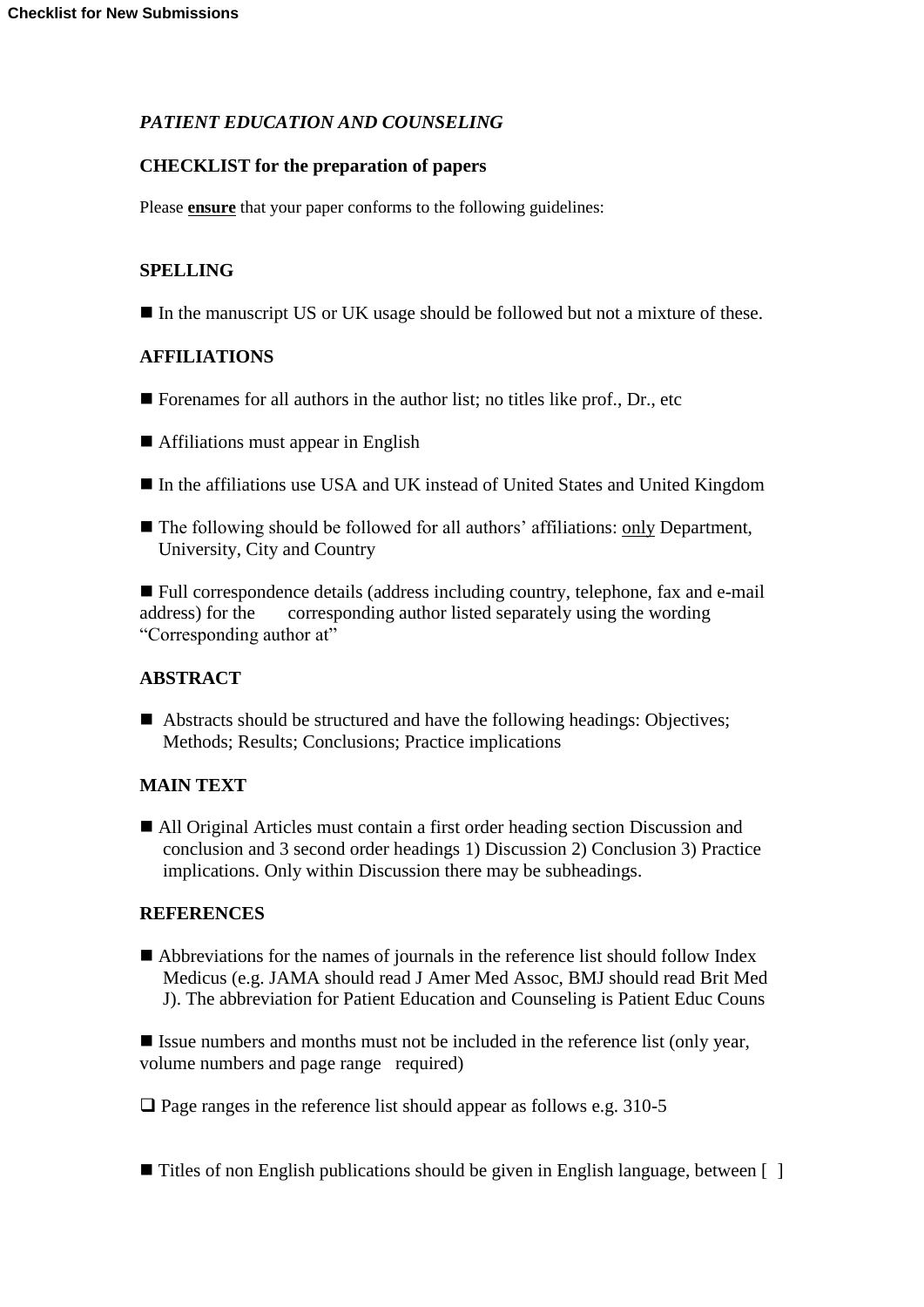**For further details see the extended guidelines**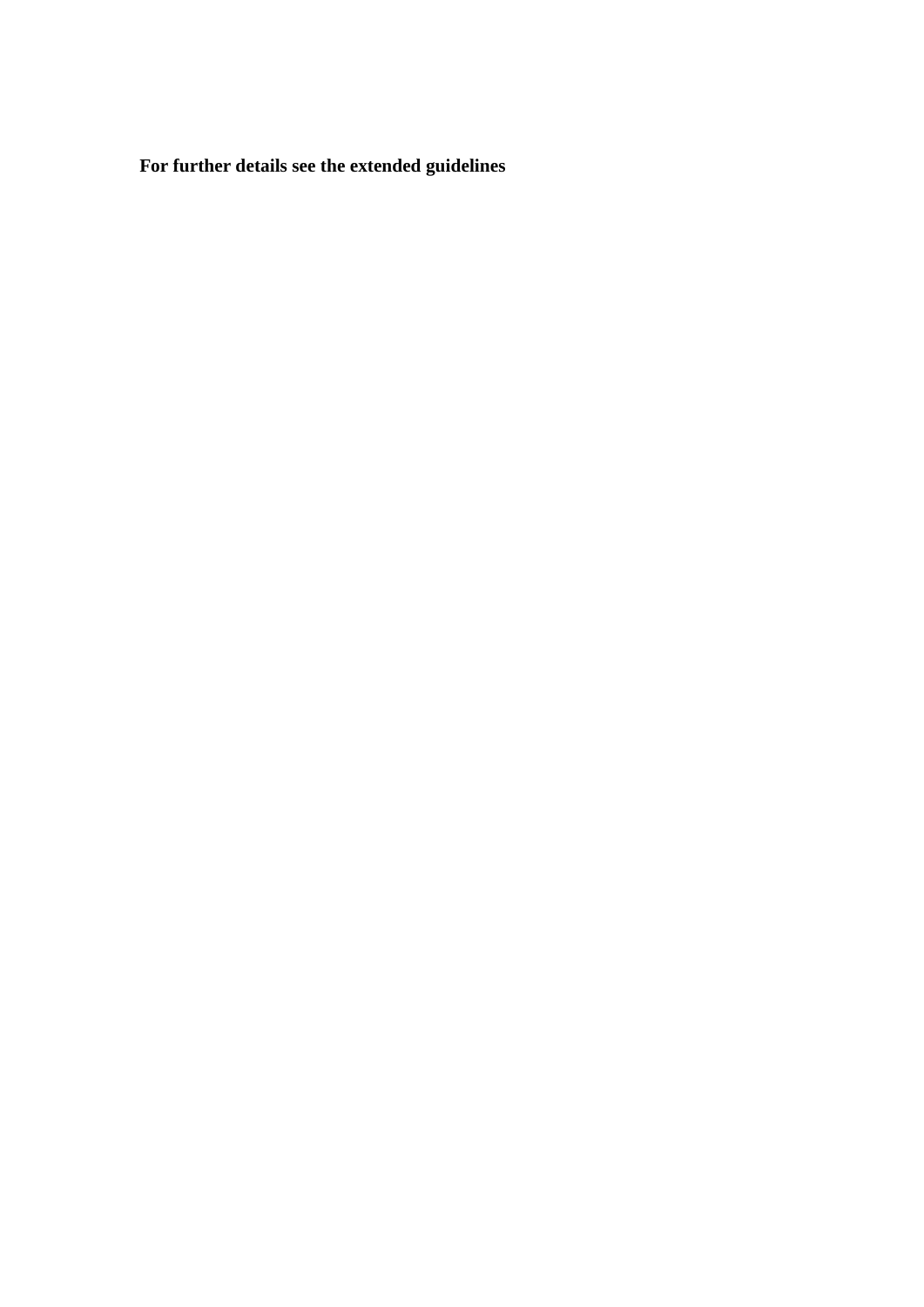# **Highlights**

- A conceptual framework for communication about sexual wellbeing in routine prostate cancer care was developed.
- This was based on data from evidence reviews, semi-structured interviews and testing using 'think-aloud' methods.
- The framework consisted of 'Engagement' (E), 'Assessment' (A), 'Support' (S) and 'Sign-posting' (Si) sections.
- The EASSi framework can facilitate and structure conversations, ensuring fundamental, individualised support is provided.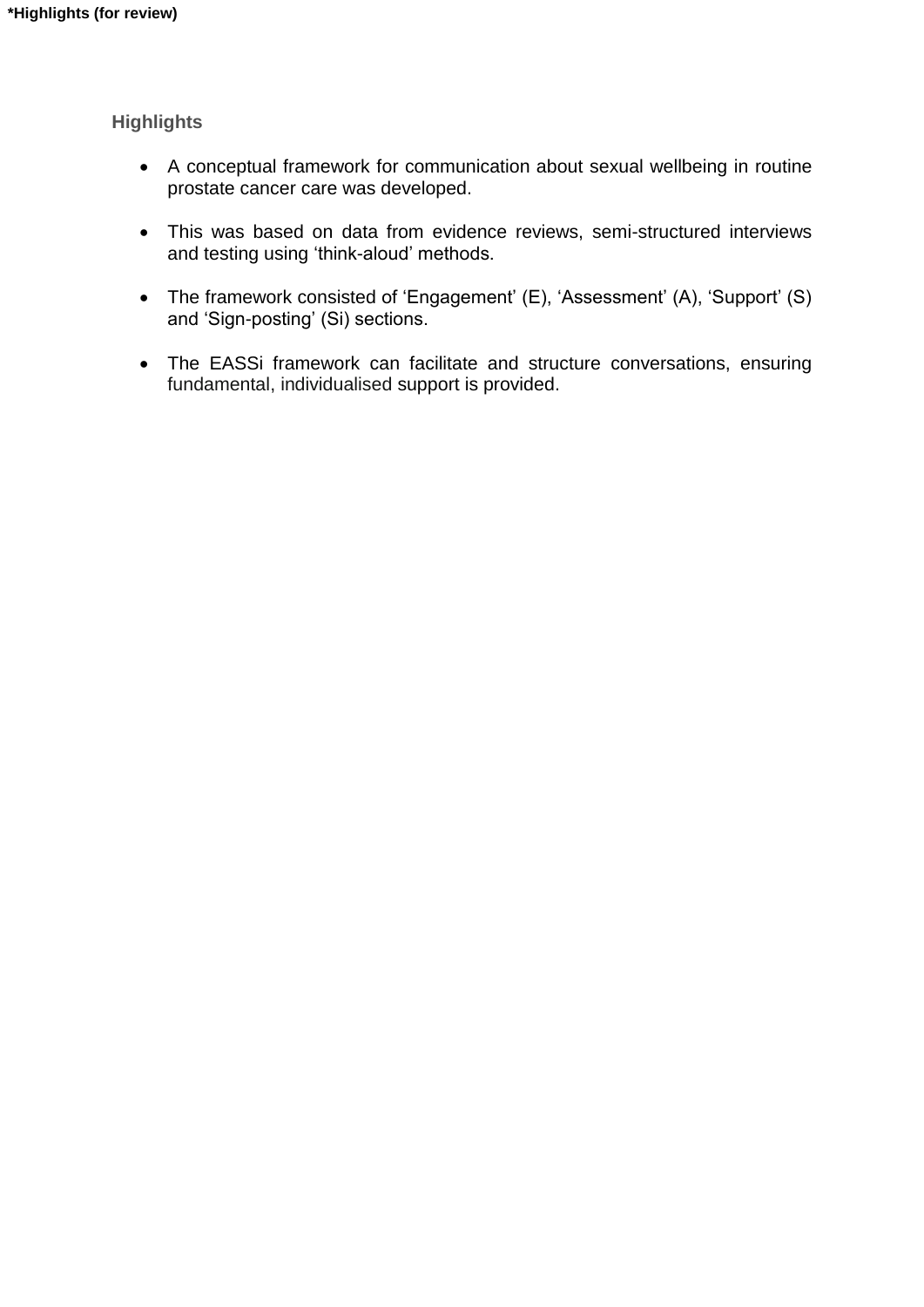# **Development of a conceptual framework to improve sexual wellbeing communication in routine prostate cancer care**

Eilís McCaughan<sup>\*1</sup>., Kader Parahoo<sup>1</sup>., Carrie Flannagan<sup>1</sup>., Roma Maguire<sup>2</sup>., John Connaghan<sup>2</sup>., Mary Steele<sup>3</sup>., Samantha Thompson<sup>4</sup>., Suneil Jain<sup>5,6</sup>., Mike Kirby<sup>7</sup>., Nuala Brady<sup>8</sup>., Seán R O'Connor<sup>1</sup>.

\* Corresponding author

<sup>1</sup>. Institute of Nursing and Health Research, Ulster University, Jordanstown, Northern Ireland, UK.

<sup>2</sup>. Department of Computer and Information Sciences, University of Strathclyde, Glasgow, UK.

<sup>3.</sup> Centre for Clinical and Community Applications of Health Psychology, Psychology, Faculty of Social and Human Sciences, University of Southampton, Southampton, UK.

4. Urology Department, Belfast City Hospital, Belfast, Northern Ireland, UK.

<sup>5.</sup> Centre for Cancer Research and Cell Biology, Queen's University Belfast, Belfast, Northern Ireland, UK.

<sup>6.</sup> Clinical Oncology, Northern Ireland Cancer Centre, Belfast City Hospital, Belfast, Northern Ireland, UK.

 $7.$  Faculty of Health and Human Sciences, University of Hertfordshire and The Prostate Centre, London, UK.

<sup>8.</sup> Northern Health and Social Care Trust, Northern Ireland, UK.

Corresponding author at: Eilís McCaughan Professor in Cancer Care Institute of Nursing and Health Research Ulster University Coleraine, Co Derry N Ireland BT52 1SA Telephone: 028 70124091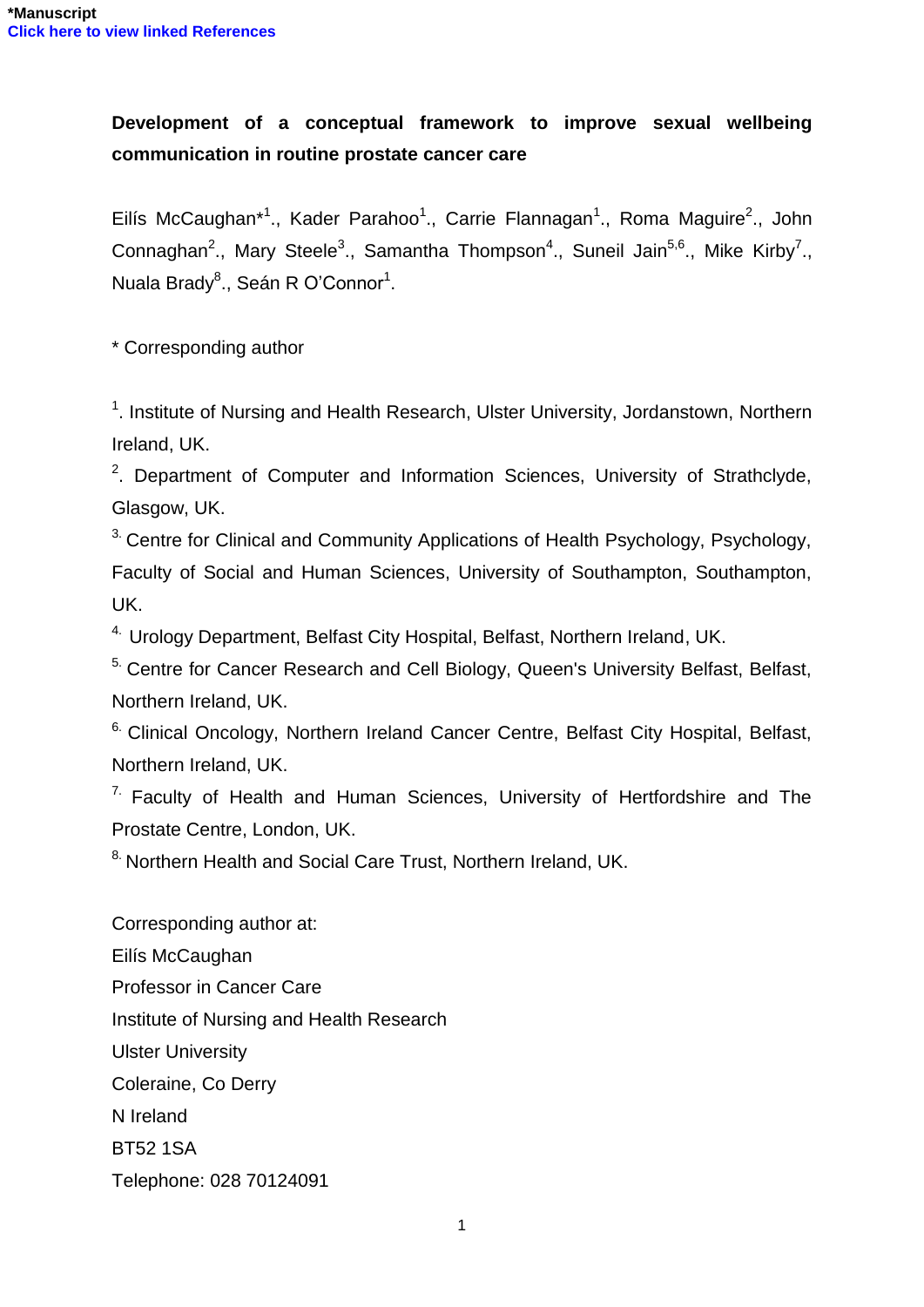# Email: [em.mccaughan@ulster.ac.uk](mailto:em.mccaughan@ulster.ac.uk)

# **Abstract**

# **Objective:**

To systematically develop a framework to improve sexual wellbeing communication in routine prostate cancer care.

# **Methods:**

The Theoretical Domains Framework was used to guide a multi-phase process used to identify components of the framework based on evidence reviews, semi-structured interviews and stakeholder workshops. 'Think-aloud' testing was used to explore usability, potential barriers and other factors relevant to implementation.

### **Results:**

A conceptual communication framework consisting of 'Engagement' (E), 'Assessment' (A), information and 'Support' (S) and 'Sign-posting' (Si) sections was developed. The framework emphasises routine engagement to normalise sexual concerns, brief, non-sensitive assessment, personalised advice based on treatment and relationship status, and a mechanism for referral to additional support or selfmanagement resources in the form of a patient handout. Usability testing identified strategies to promote implementation.

# **Conclusions:**

The proposed framework is appropriate for use in routine practice and appears to be acceptable to patients and healthcare professionals. Its use may help address gaps in sexual wellbeing support for men with prostate cancer. Further work will be conducted evaluating an online engagement tool, modelled on the framework.

# **Practice Implications:**

The EASSi framework can facilitate and structure sexual wellbeing conversations and ensure fundamental but individualised support is provided routinely in prostate cancer care.

**Keywords:** Communication; Sexual Wellbeing; Quality of life; Prostate cancer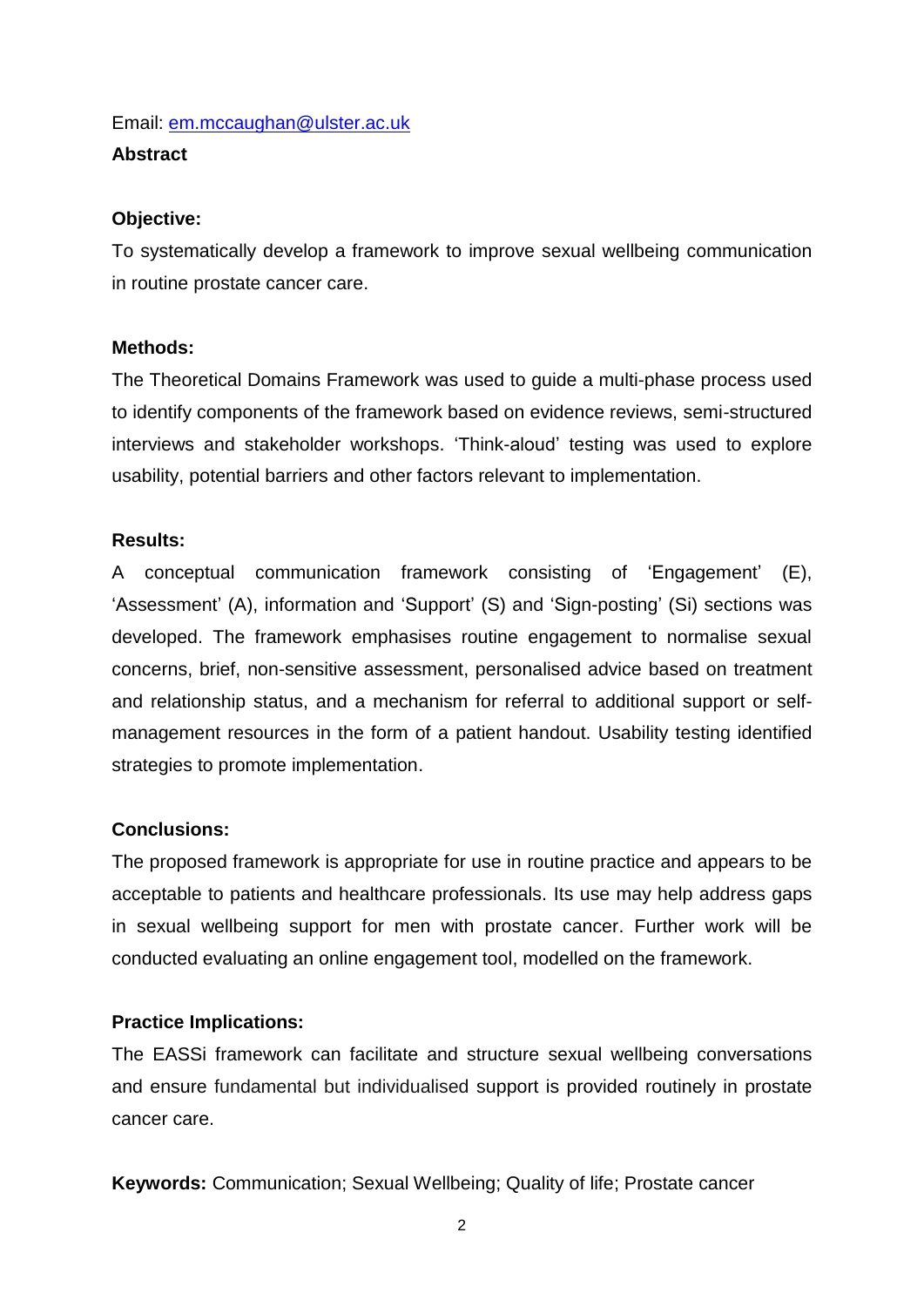### **1. Introduction**

Prostate cancer is the most common cancer among men [1,2]. As a result of increasing survival rates, long-term side-effects associated with different treatment approaches are common [3]. In a recent, large scale survey, proximately 80% of men reported poor sexual function post-treatment [4]. Changes to sexual function are a major issue in the post-treatment phase and can result in high levels of anxiety, depression, relational dis-satisfaction and reduced overall quality of life [5-7].

Treatment guidelines [8,9] endorse delivery of psychosexual care for prostate cancer patients with recommendations made for the minimal level of support that should be provided. This includes provision of individualised information tailored to need, clear advice about potential long-term side-effects of treatment, and ensuring ongoing access to specialist care including erectile dysfunction clinics. Despite these recommendations, information varies greatly and is not provided routinely across services [4], with patients and partners frequently reporting that they do not receive adequate support to manage these concerns [10,11].

Initiating discussions around sexual concerns in clinical practice can be challenging. A number of potential barriers have been identified including structural factors such as limited contact time [12] or non-availability of onward referral services. Process factors influenced by inter-personal communication may also limit discussions further. For example, healthcare professionals often regard patients' sexual lives as being too personal to ask about and they may actively avoid the issue [13-15]. They also report that management of sexual issues is not within their professional role, and that they feel unequipped to deal with sexual issues, highlighting a lack of resources to offer patients if they do identify a problem [16]. Men themselves can feel uncertain about discussing concerns with healthcare professionals and may not be fully aware of the potential side-effects of treatment. Broader social influences and attitudes to sex and sexuality, including embarrassment, not being comfortable with the topic or not wishing to cause offence can also be barriers. However, given their frequency and substantial impact [4], sexual concerns should be discussed routinely with patients, and healthcare professionals are ideally placed to provide this support.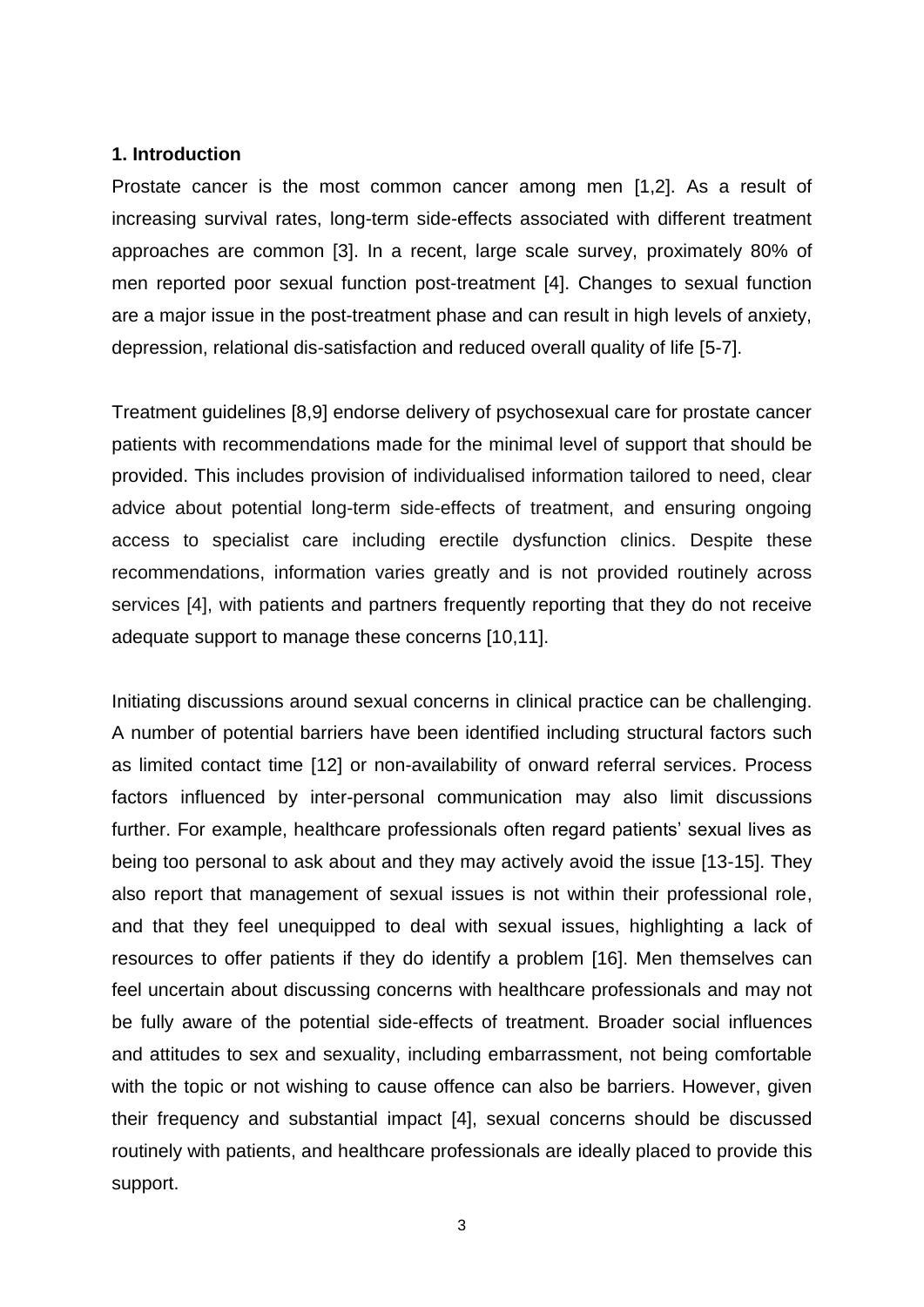For healthcare professionals to address sexual health and wellbeing needs of men living with prostate cancer, they require knowledge and skills to effectively engage with patients and assess needs to provide appropriate evidence-based management [17]. One approach which could support healthcare professional communication is use of written prompts or structured questions to guide conversations [18]. Evidencebased frameworks or tools can also provide a mechanism to provide appropriate advice and information [19,20]. Such approaches may enhance patient-provider communication, particularly around complex or sensitive issues by ensuring a more standardised provision of information. For example, use of decision support tools in a variety of clinical settings have been found to increase knowledge and reduce decisional conflict [21]. However, there is currently limited evidence exploring how communication can be enhanced and how conversations around sexual wellbeing can be supported in routine practice. There is a clear need for approaches that are available at all phases of care and which provide all healthcare professionals with the skills and capacity to routinely deliver sexual care and support. It is important that any framework used to guide practice is clear, user-friendly and is able to be integrated into practice with limited training.

### **1.2. Overview of existing sexual care models**

A number of sexual care models have previously been proposed and tested in clinical settings. These include the PLISSET [22], EX-PLISSIT [23], and BETTER [24] approaches. The EX-PLISSIT model [23], and its precedent, the PLISSIT model [22], have been the most widely examined. The PLISSIT model involves: asking for or giving patients 'Permission' to discuss sexual wellbeing, giving 'Limited Information', about sexual side-effects of treatment, making 'Specific Suggestions' based a full evaluation of current problems, and providing or referring to more 'Intensive Therapy' including psychosexual therapy. It is aimed at providing increasing levels of engagement or intensity. The BETTER model [24] is aimed at supporting health professionals to incorporate sexual wellbeing assessment in cancer care settings. The model includes: 'Bringing-up' the topic of sexual concerns, 'Explaining', or normalising the topic by framing it as an important quality-of-life issue, 'Telling' the patient about resources for addressing any sexual concerns, consideration of 'Timing', by ensuring any discussion accounts for the patient's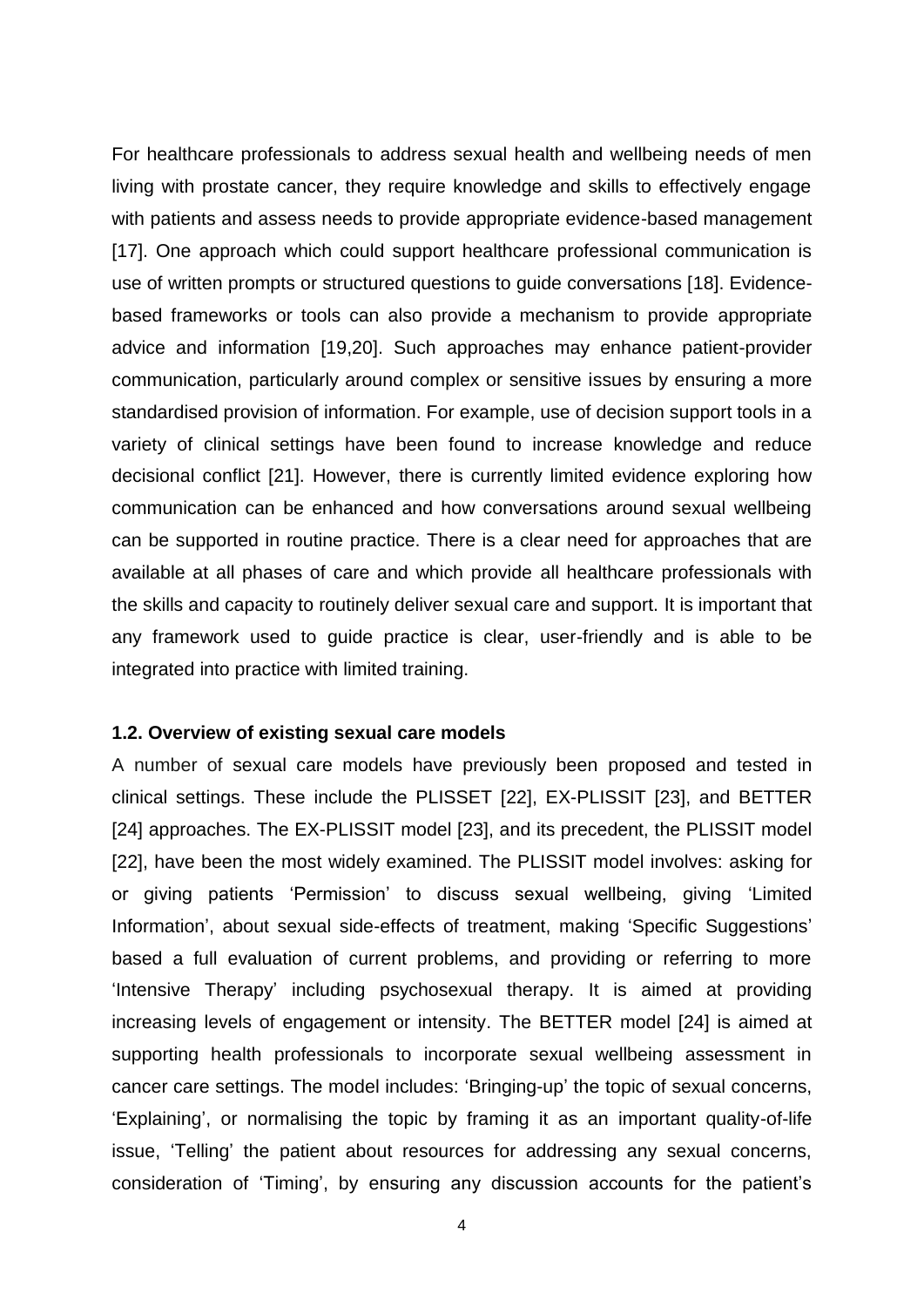readiness to talk about sexual issues, providing 'Education' including information on side-effects of treatment and lastly, 'Recording' or documenting the assessment, treatment and outcome, including follow-up plans, in patients' medical records. The above models provide differing approaches to sexual care and support, with the PLISSET model involving a counselling-based approach and the BETTER model using more behavioural and person-based methods.

# **1.3. Rationale for a conceptual framework to guide brief sexual wellbeing conversations**

The need for a brief approach to ensure sexual wellbeing is routinely discussed was identified based on previous work by members of the project team [25-27], and through discussions with cancer care professionals and patient support groups. This process identified that the proposed framework should promote active engagement with all patients, include an assessment to provide essential information on potential side-effects, and refer to appropriate ongoing support, including self-management approaches. Following a rapid evidence review and initial qualitative work with patients and healthcare professionals, a co-development approach was used to devise an initial outline for an engagement and support framework intended to facilitate routine, sexual wellbeing discussions in the clinical setting.

While existing care models such as PLISSET and BETTER provide well developed and structured approaches, they have limited active behaviour change components to support effective implementation into practice. In addition, both models include aspects which may present limitations to ensuring brief sexual care discussions take place routinely. This includes that healthcare professionals are asked to seek explicit permission or approval to talk about sexual concerns at any point where it might be discussed and also consider timing by ensuring patients are ready to discuss sexual concerns. A concern is that these approaches may provide an 'opt-out' leading to healthcare professionals not initiating discussions based on a perception that the patient is not ready or does not wish to discuss sexual issues. Previous evidence indicates that men with prostate cancer do want healthcare professionals to discuss sexual issues and side-effects of treatment [26,27]. Furthermore, healthcare professionals using judgement to determine when it is appropriate to discuss sexual concerns with patients can be problematic since the sensitivity of the topic and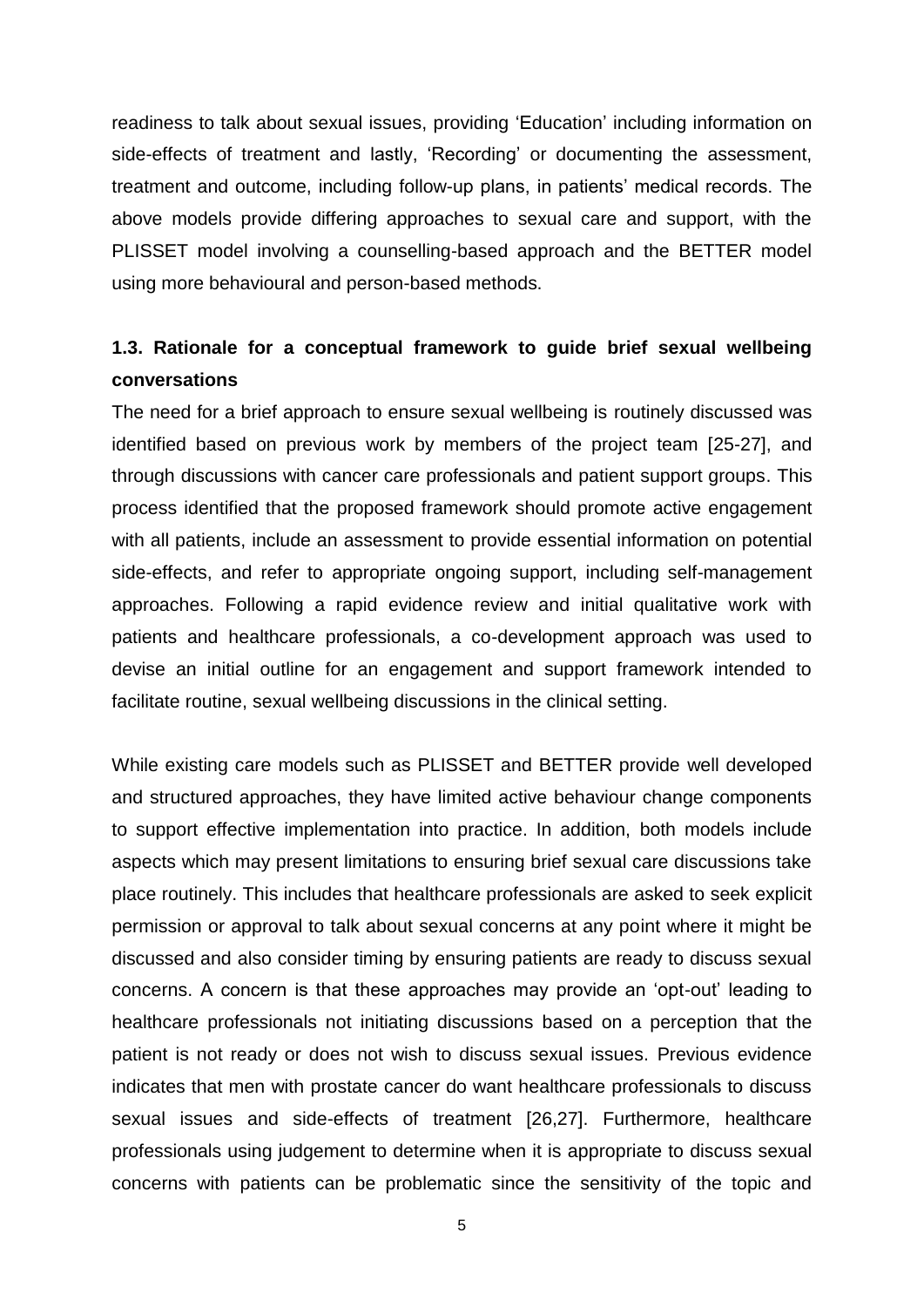structural factors in current care systems, including that patients may not see the same healthcare professional at each appointment may mean that even essential advice and support on the impact of treatment is not discussed with a patient at any stage in their care. This highlights a need for a framework which supports healthcare professionals to initiate sexual wellbeing discussions, addresses barriers to such discussions and normalises sexual issues in prostate cancer care. A framework that specifies and acknowledges the impact of treatment on sexual wellbeing and provides appropriate support has potential to improve healthcare professional communication and patient-important outcomes.

### **1.4. Aim**

The aim of this paper is to describe the systematic development of a conceptual framework designed to facilitate routine conversations about sexual wellbeing in prostate cancer care. Detail is provided on the rationale, evidence-base and theoretical underpinning of the framework. Iterative development, based on the views of patients, partners and healthcare professionals explored using qualitative methods is also described.

#### **2. Methods**

The Theoretical Domains Framework (TDF) [28] was used as a guide to identify key components of the proposed conceptual framework and explore barriers and factors relevant to implementation. The TDF includes 14 domains influencing clinical behaviour including knowledge, skills, professional role and identity, beliefs about capabilities, decision processes, environmental context and social influences.

### **2.1. Ethics**

Ethical approval for the study was provided via the Office for Research Ethics Committees Northern Ireland (ORECNI) (Reference number: 17/NI/014). All participants gave written, informed consent before participation.

### **2.2. Procedures**

Systematic evidence reviews, qualitative interview methods and stakeholder workshops were used to inform development of the proposed framework (see table 1 for a summary of qualitative methods used). The process consisted of four distinct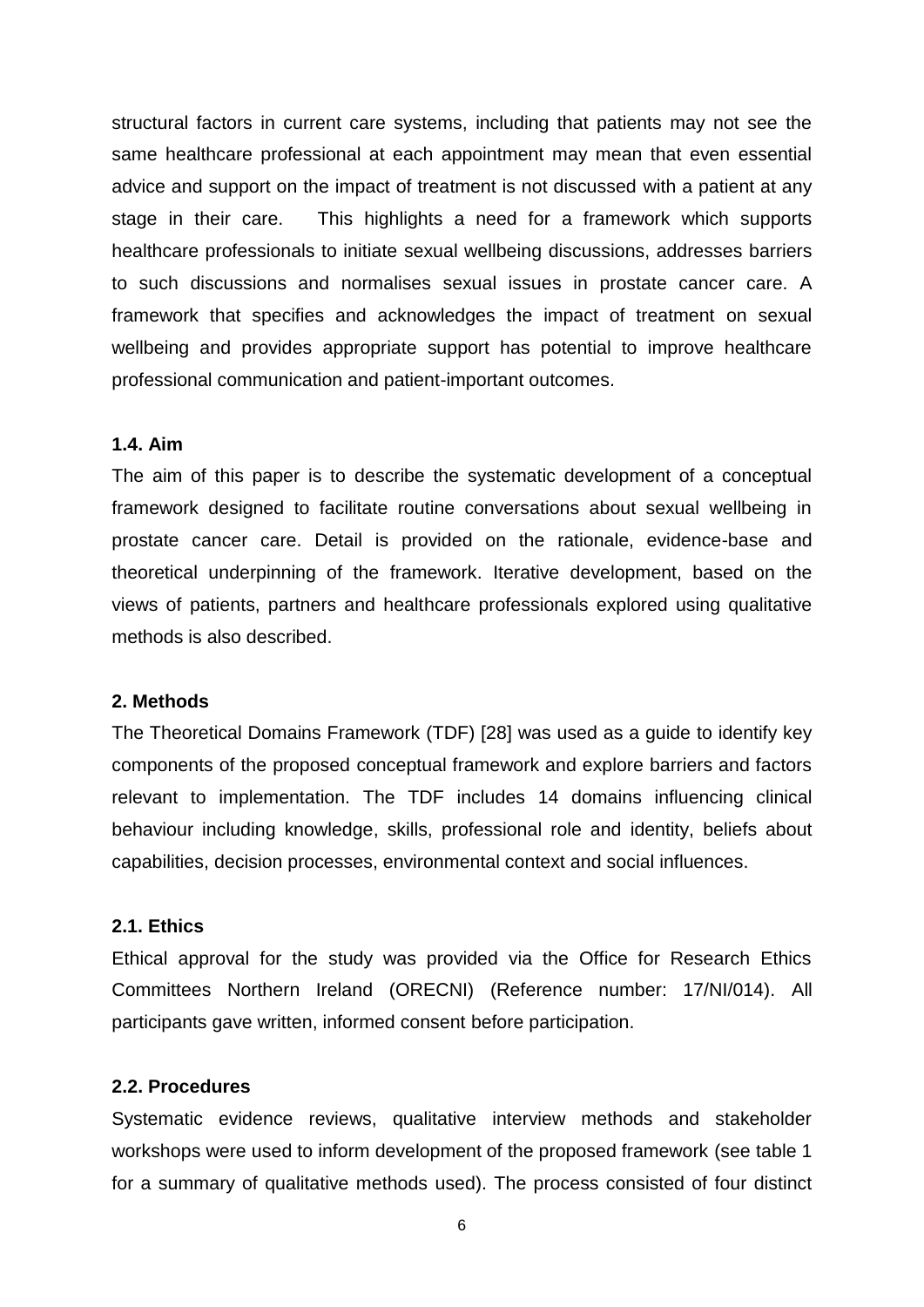phases. [i] Identifying changes needed to reduce the evidence-practice gap. [ii] Identifying barriers, facilitators and theories likely to explain necessary behaviour changes. [iii] Identifying appropriate, feasible and acceptable framework components, including modes of delivery, as well as behaviour change components likely to overcome barriers and assist facilitators. [iv] Identifying proposed mechanisms of change and selection of appropriate outcomes to measure change and evaluate the framework.

### **2.3. Phase i. Identifying changes needed to reduce the evidence-practice gap**

The initial step in development involved a scoping review to explore requirements and expected components for each section of the framework. This was carried out to identify existing interventions and patient and healthcare professional perceived needs around sexual wellbeing communication in cancer care. Qualitative evidence was also gathered from individual, semi-structured interviews with key stakeholders, and findings from an interactive stakeholder workshop including men, partners, policy makers and healthcare professionals were used to identify requirements and expected components of the proposed framework (See table 2). As well as identifying the requirements of the framework, interviews with healthcare professionals and patients were used to assess views on current practice. All interviews were audio recorded, transcribed and analysed using deductive content analysis methods.

# **2.4. Phase ii. Identifying barriers and facilitators, and theories likely to explain necessary behaviour changes**

To provide an overview of the theoretical assumptions underpinning the proposed framework a mixed-method systematic review was conducted to identify the barriers to communication around sexual wellbeing in clinical practice [29]. Barriers and facilitators to sexual wellbeing discussions were explored further by conducting an additional series of interviews with men and partners, and group discussions with healthcare professionals.

# **2.5. Phase iii. Identifying framework components likely to overcome barriers and assist facilitators**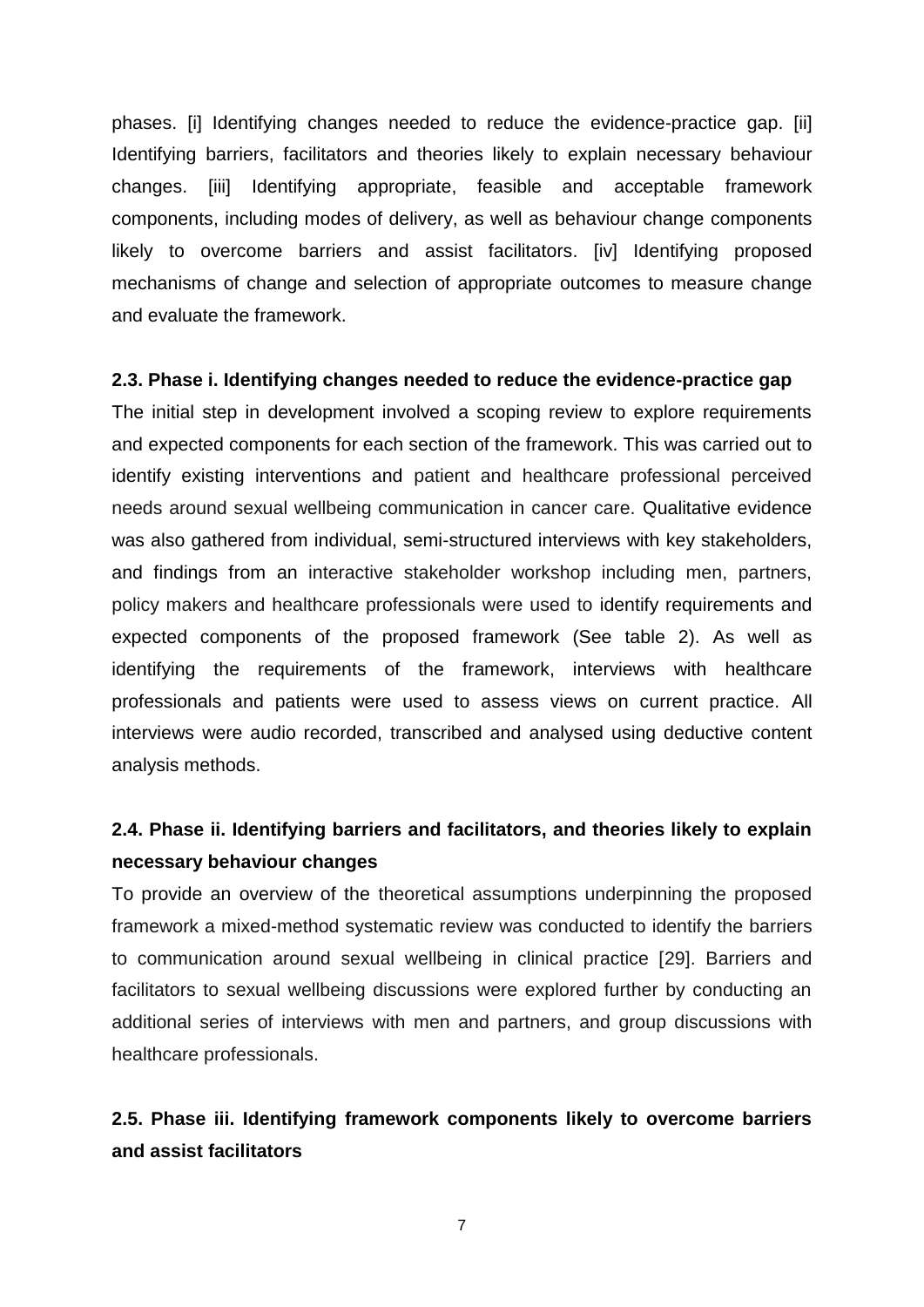Outline structure and content for the framework was reviewed by members of an expert group who were asked to comment on appropriateness of language, tone, quality and accuracy of information, as well as necessity of the content and mode of delivery. In addition, written content, including language and tone, were explored through individual semi-structured interviews with men, partners and healthcare professionals. The framework was then tested by healthcare professionals, as part of a 'think- aloud' process facilitated by the lead author (EMcC). This preliminary framework was also tested with patients who were undergoing treatment (using a simulated conversation conducted outside of their routine care appointments). These discussions were observed, and perspectives were sought on framework content, and utility. Selection of behaviour change components was based on relevance, and perceived feasibility of implementing the framework in practice.

# **2.6. Phase iv. Identifying proposed mechanisms of change and selection of appropriate outcome measures**

Outcomes were selected based on the proposed mediators of change in practice occurring through use of the framework and the need to measure patient important outcomes including satisfaction with use of the framework.

# **3. Results**

#### **3.1. Findings from evidence reviews**

The scoping review identified 21 studies reporting primarily on patient perceived needs and experiences of sexual wellbeing communication. Seven studies explored interventions designed to improve communication and support. Analysis of these interventions provided a summary of the different components and strategies used. The majority were not based on any underpinning theory or model and most were relatively long or intensive, including a number of separate sessions delivered over time. Most were also focused primarily on physical consequences and side-effects of treatment and did not account for different information needs. Patient perceived information and support needs included written information on different side-effects of treatment, as well as information for partners.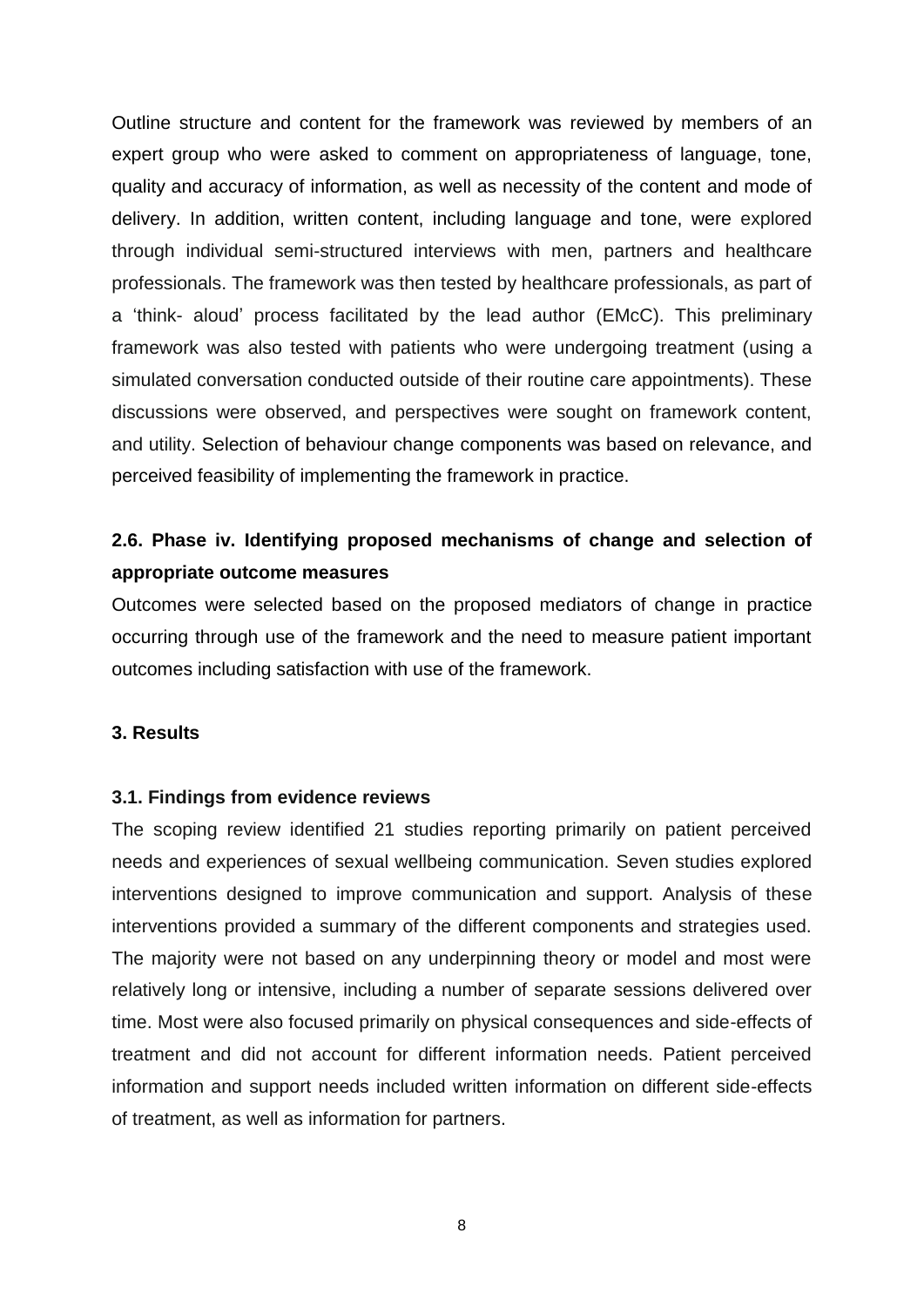Data from the additional mixed-methods review which explored barriers to communication around sexual wellbeing in clinical practice were synthesised using a meta-ethnographic approach [29]. Fifty-seven, second-order concepts were extracted from 30 included studies. These were used to develop a conceptual framework based on five third order themes covering attitudes to sex and sexual wellbeing, patient factors, organizational factors, strategies to overcome barriers, and training needs. The review found healthcare professionals acknowledged the importance of discussing and providing support for sexual wellbeing needs, but recognised it is not routinely provided. Patient specific factors and organizational issues such as lack of time were frequently identified as barriers, however, intrapersonal and social perceptions around sexual issues, including fear of embarrassment and assumptions made about age and sexuality appeared to have the strongest influence on healthcare professional perspectives. The review highlighted a need for brief educational and support tools to promote effective conversations with patients.

### **3.2. Findings from qualitative interviews**

Data from the 76 participants including patients, partners and healthcare professionals involved in the qualitative evaluation (see table 1) identified that healthcare professionals and patients felt discussions around sexual wellbeing were limited and variable in content. Furthermore, it was acknowledged that discussions that did occur tended to have a biomedical focus centred on medication for erectile dysfunction and included limited support or onward referrals to address any other issues that did emerge. The experiences of patients and healthcare professionals also tended to differ, with healthcare professional typically being more satisfied with the content of sexual wellbeing discussions and the support offered. However, they did report a lack of resources to offer and did not use any framework or model to help guide sexual wellbeing conversations. Patients often reported not being aware of sex being discussed, particularly early after diagnosis. Discomfort with the topic of sexual wellbeing was perceived by some healthcare professionals to be a significant factor limiting the ability to assess and address the needs of men with prostate cancer, and their partners.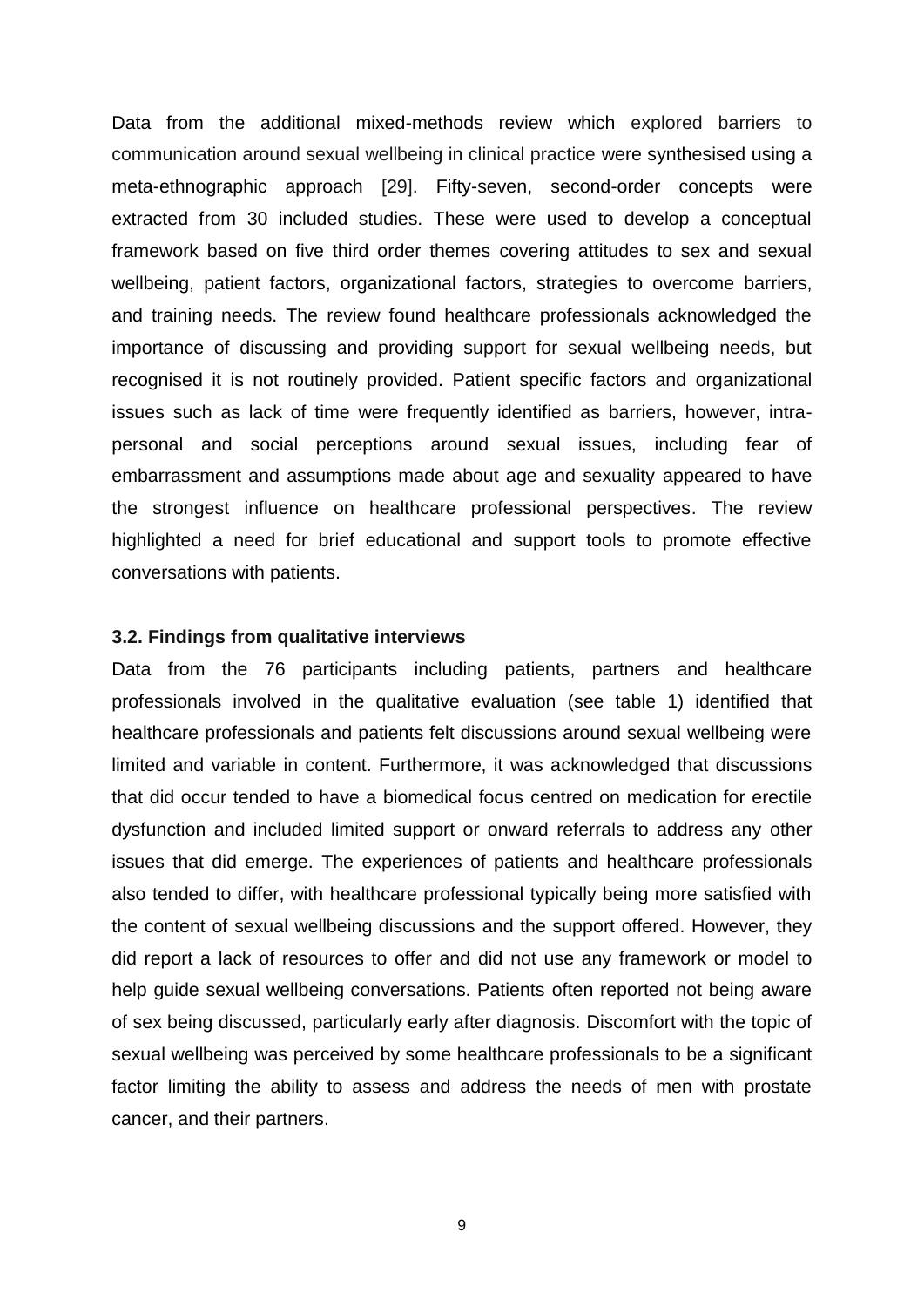# **3.3. Underpinning theories and behaviour components of the conceptual framework**

Appropriate theories and models have a critical role in identifying factors contributing to behavioural interventions. Social cognition theory is focused on an individual's motivation and actions based on situational outcomes, action outcomes and perceived self-efficacy [30-32]. The theory of reasoned action [33-35] was also seen as critical to the framework. In this context, this theory integrates both behavioural and normative beliefs and suggests that the most significant influencing factor is intention, which is determined by attitudes towards discussing sexual concerns in practice. This factor is strongly affected by personal beliefs around sex, as evidenced in the mixed-methods review conducted as part of the exploratory phase in this development process [29]. Intention is determined by favourable or unfavourable attitudes towards discussing sexual issues, as well as normative pressures, or a perception, which can be both positive or negative, around what others, including patients and other healthcare professionals might think. Perceived control in relation to the individual healthcare professional's ability to perform the action or behaviour of using the framework in practice is also an important determinant.

### **3.4. Description of the final conceptual framework**

Findings from initial development and testing of the preliminary framework were summarised and key components were selected using an iterative approach. This process was led by the research team, with input from members of the expert panel. The panel included patients, healthcare professionals with expertise in prostate cancer care, health communication, patient education and behaviour change techniques and principles. During this phase, multiple versions were drafted, and iteratively reviewed with changes to the content and structure being made at each step. The confirmed sections and components of each section were then combined to generate the final version of the EASSi (Engagement, Assessment, Support and Sign-posting) framework (See figure 1).

The overall development process indicated a requirement for a framework to promote engagement and ensure sexual wellbeing support is routinely provided in prostate cancer care. The final conceptual framework intends to achieve this aim by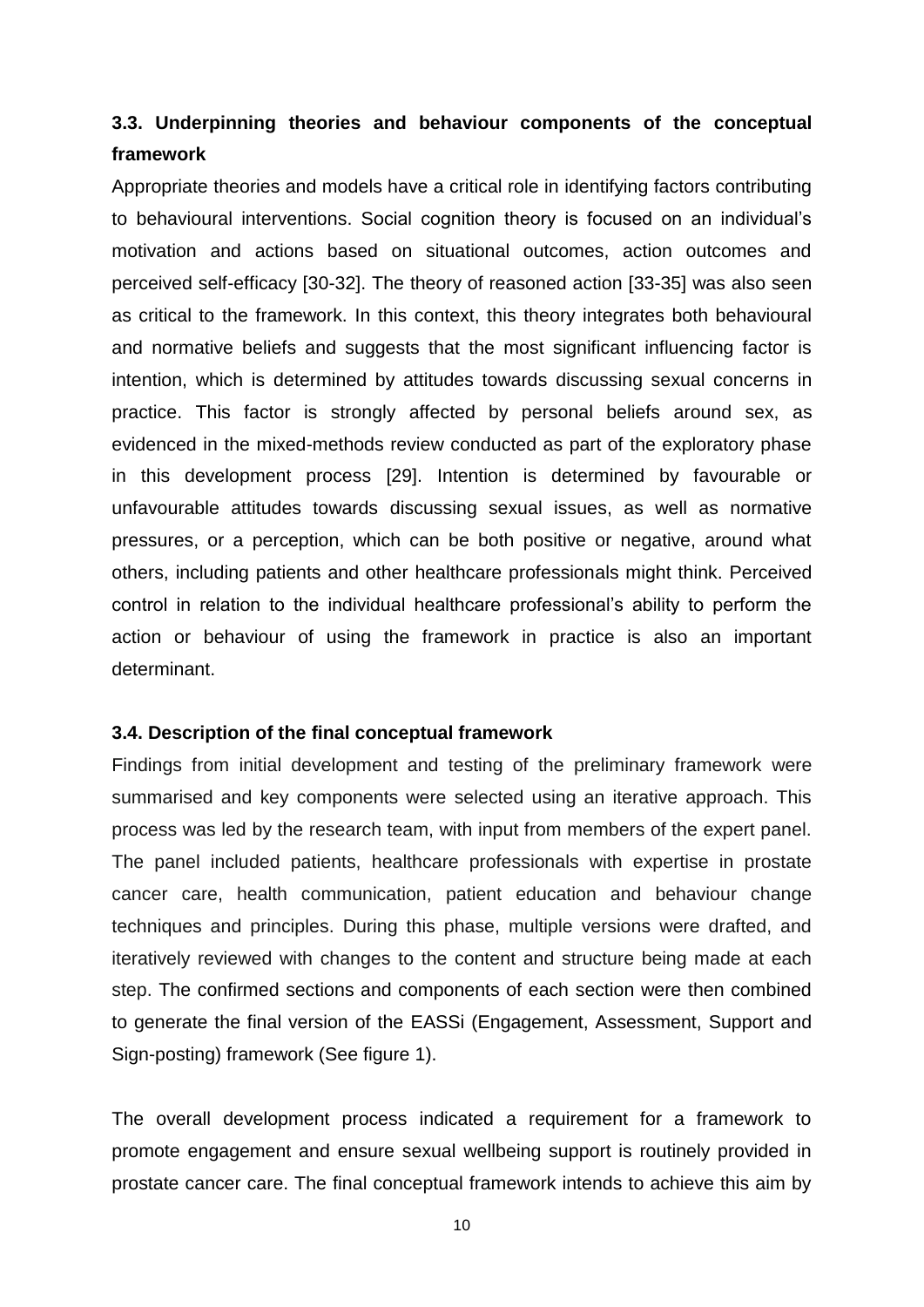providing a mechanism to ensure sexual wellbeing is consistently raised as a topic for discussion at all stages of care, including at pre-treatment and early posttreatment phases. The EASSi framework also ensures the impact of common treatment-associated sexual concerns is widely acknowledged. In addition, it includes fundamental but individualised support that can be delivered feasibly by all healthcare professionals during brief appointments. The framework can therefore be regarded as a foundation level component of overall sexual wellbeing support and management and a pathway to more intensive ongoing support services where needed.

The 'Engagement' section was intended to include an acknowledgement: that sexual wellbeing is not easy to discuss; that sexual side-effects of treatment can have a substantial effect on how men see themselves as individuals; that relationships (both established and casual) can be affected and that sexual issues can lead to reduced or stopped sexual activity. However, a key facet of this section and the overall framework was that the facilitated discussion should also engender a sense of hope and introduce wider sexual thinking beyond focusing on erectile dysfunction. The 'Assessment' section was included primarily to ensure information and support provided during the discussion could be personalised by including information on different side-effects based on treatment type. For example, providing information on bowel sensitivity for patients undergoing radiotherapy. The assessment was also intended to be brief and exploratory only, thereby avoiding issues perceived to more 'sensitive', such as current or previous sexual activity. The 'Support' section was aimed at providing tailored information on common sexual challenges and at normalising sexual concerns. In addition, it was intended to provide an acknowledgement of the sense of loss that may be experienced while also providing information on strategies to cope with this potential loss. A key aim of the support section was to promote resilience, persistence and a willingness to try new approaches to manage side-effects of treatment. The final 'Sign-posting' section was aimed at providing more in-depth support, including sources of additional information, online self-management, and erectile dysfunction clinic information. It was intended to provide a mechanism by which the healthcare professional, the patient and potentially the partner could discuss and select appropriate resources based on the content of the sexual wellbeing discussion.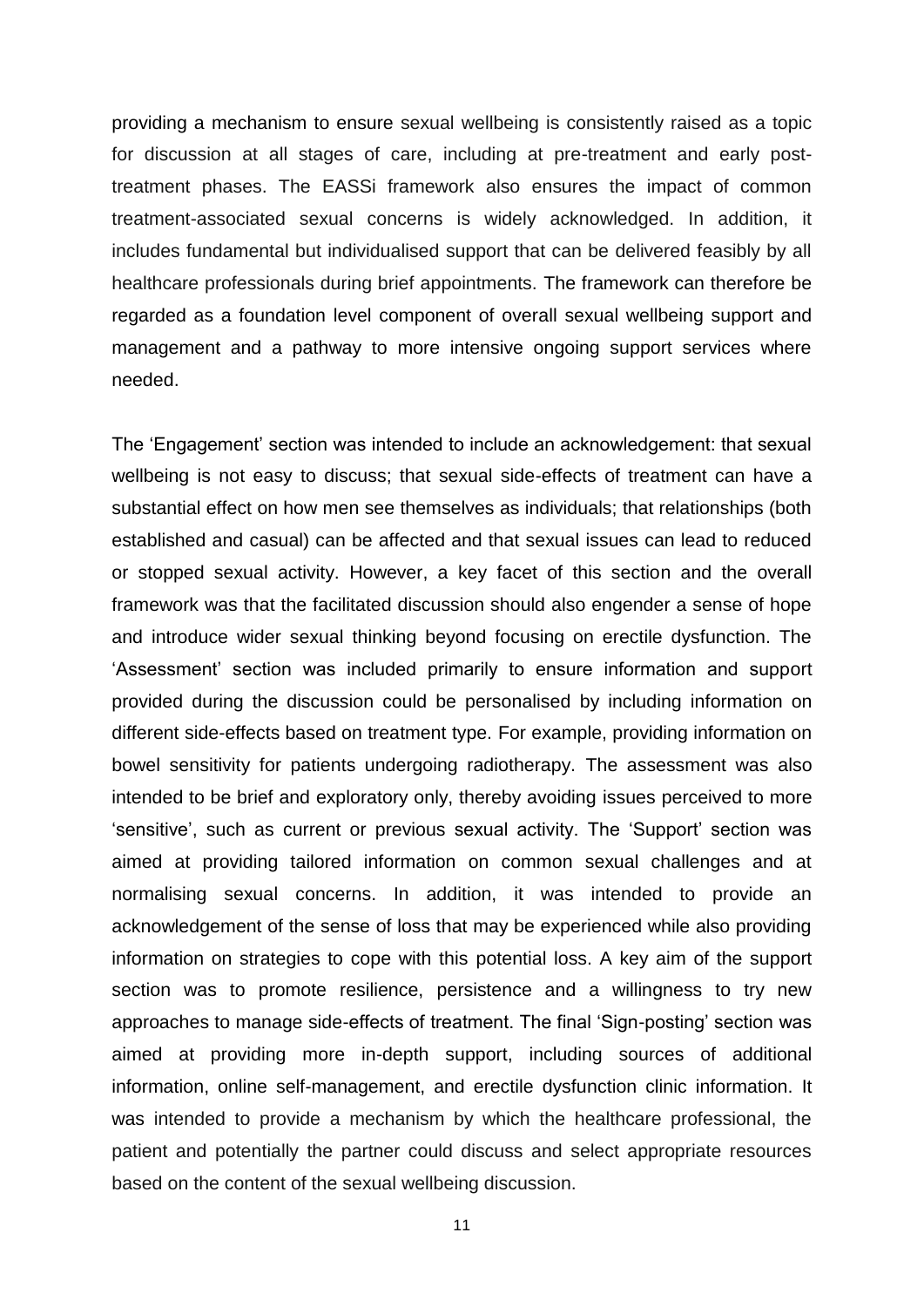Key changes between the preliminary and final framework and the rationale for the modifications made are detailed below.

### **3.5. Modifications to the final framework based on feedback from testing**

Testing provided additional insight into the experiences of using the EASSi framework and sign-posting sheet in practice, with healthcare professionals finding the approach to be valuable in time-constrained clinical settings. Content reviews and 'think-aloud' tests using the framework were carried out including healthcare professionals and patients (see table 1). A key finding from this testing was that patients were more engaged with the frameworks content than healthcare professionals had thought they would be and that use of the framework facilitated improved face-to-face communication. A further observation was that the printed sheet given during the 'Sign-posting' section of the framework was not used routinely.

Key changes based on feedback and testing included reducing the length of the engagement section. The assessment questions were also reduced to include only questions asking about treatment, relationship status and phase of care. Additional questions around ethnicity and sexual orientation were omitted since they were not needed for the type of information and support that the final framework provided. However, to ensure relevant information and support is still provided, online resources were included on the printed sheet given during the 'Sign-posting' section of the framework. Due to the uncertainty around the purpose of the sheet, it was also modified by reducing the overall number of resources included on the sheet from nine to seven, and by highlighting a key online self-management programme so that it is provided to all patients, with other resources selected based on patient need and choice. A couple's communication activity was also included on the reverse of the sign-posting sheet. Detailed information on erectile dysfunction clinics, including their staffing and procedures, was also removed from the 'Support' section due to a lack of routine availability of these services. The overall approach was also amended by using more reflective language. For example, replacing the suggested wording where providing information on side-effects in the support section with 'some men tell us that….' rather than 'what you should know'. Information on the number of side-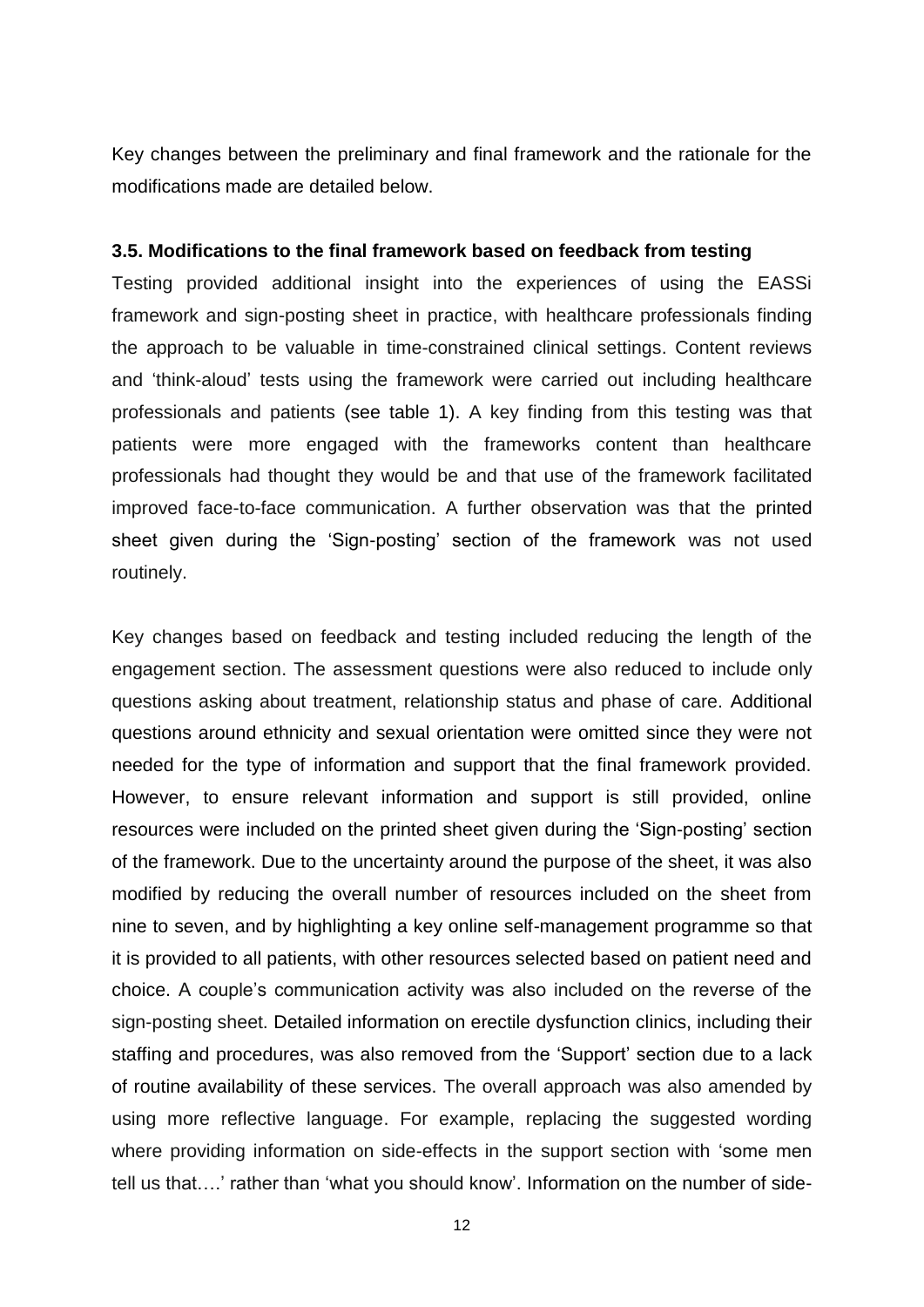effects in the support section were also reduced, primarily to reduce potential overloading of information while ensuring discussions are still meaningful.

To support use of the framework, a practical face-to-face training approach was developed based on why each component part of the tool is needed, and on how each part can be used. This training was aimed at supporting healthcare professionals to use the framework and sign-posting sheet. This training also included relevant background information and suggested methods for integration into everyday practice. In addition, a simplified single page version of the framework was developed to provide a brief prompt or reminder that could be used as a poster in clinical areas to remind healthcare professionals to include all four components in sexual wellbeing discussions. The training and healthcare professional perspectives on feasibility and acceptability were evaluated at a 2-hour facilitated workshop attended by 21 clinical nurse specialists which included small group discussions and demonstrations. In addition, attendees completed a modified sexual attitudes and beliefs survey [36] prior to and immediately after the workshop. Analysis of this data using paired sample t-tests indicated that the brief training in use of the EASSi framework led to a significant positive change in overall sexual attitude scores, as well as significant improvement in participant's confidence that they would not have any difficulty talking to patients about sexual wellbeing  $(t = -2.35; P=0.02)$ , and an increase in agreement with the statement that discussing sexual concerns with patients is part of their job (t=-2.16; P= 0.04). Participants reported that the framework had potential to be valuable to their own practice and highlighted the importance of providing greater depth to conversations about sexual concerns. They also indicated how the framework could widen the scope of such discussions beyond erectile function. Another common issue raised was that the structured format was useful for providing 'prompts' at each stage of the conversation, facilitating discussions which were seen as sometimes being difficult to initiate and sustain.

### **3.6. Linking theoretical domains to the conceptual framework**

The main health professional behaviours which the framework seeks to modify were firstly; to ensure they engage with all men, regardless of phase of care, treatment type, or assumptions about the need to discuss sexual wellbeing with the individual patient. A second behaviour was to ensure all men are provided with some support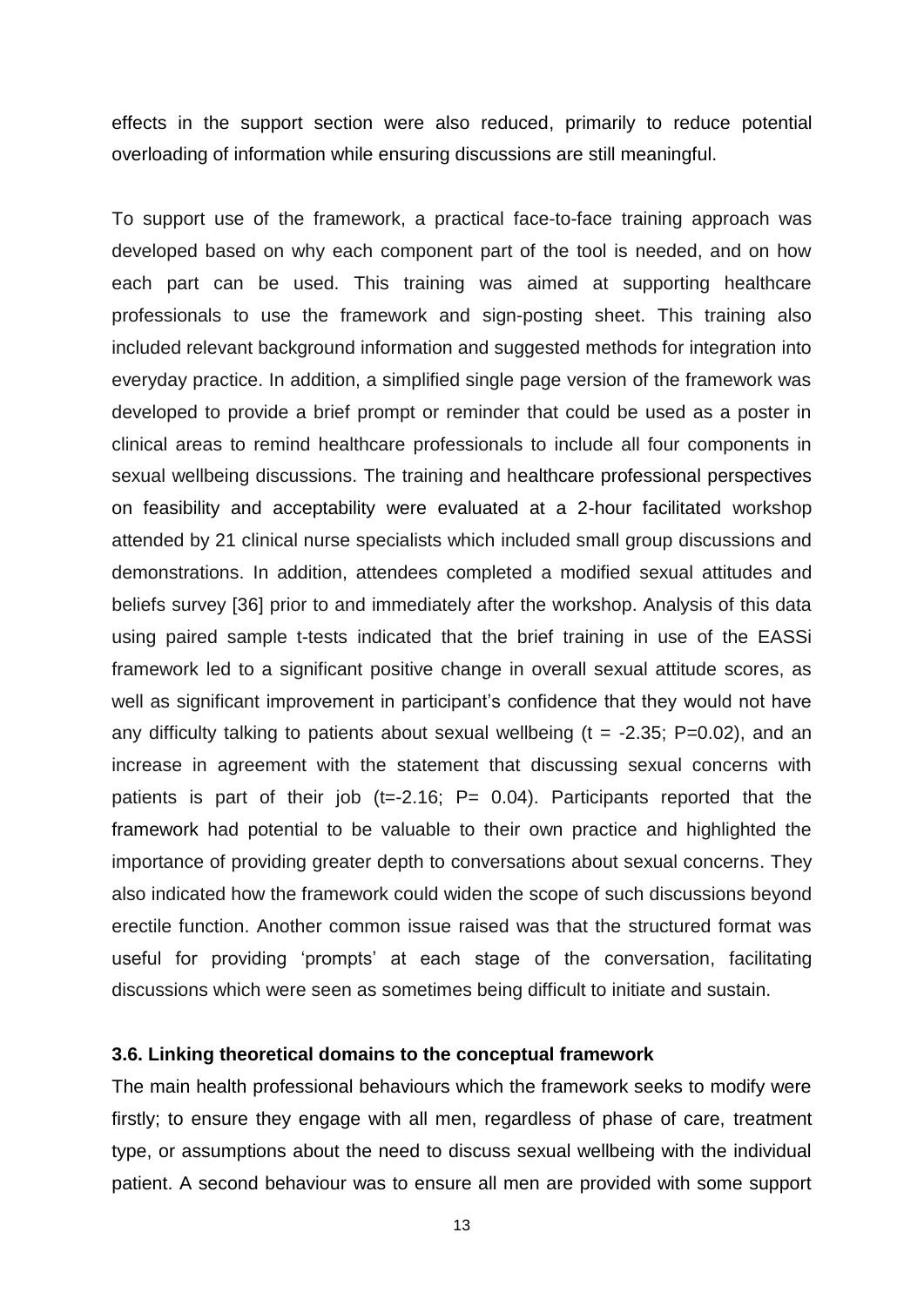and advice on potential side-effects. A third behaviour targeted was to ensure that all men are provided with some ongoing support through provision of a sign-posting sheet, pointing towards useful resources including self-management. Finally, a fourth behaviour targeted was to ensure there is a pathway to more in-depth, specialist support services where appropriate. These behaviours were derived from clinical practice recommendations [8,9] and were selected as there is supporting evidence that they could be potentially modifiable and targeted at healthcare professionals working in different prostate cancer care settings. Barriers and enablers impacting on implementation of the target behaviours were identified through analysis of the individual semi-structured interviews and group discussions. These factors were explored based on their underpinning theories and any relevant behaviour change techniques. Details on possible barriers to use of the framework and potential methods to overcome these barriers are shown in table 3. Behaviour change technique selection was determined by feedback and consensus decisions among the research team on likely effectiveness. Potential mechanisms supporting use of the framework included use of a delivery mode able to support use in practice (See figure 2). Key principles and characteristics of the final framework are summarised in Table 4.

Proposed outcomes for assessing pathways mediating change in practice, and for evaluating use of the conceptual framework at the individual level include healthcare professional and patient sexual attitudes and beliefs, self-efficacy for discussing sexual concerns in clinical practice and satisfaction with framework content and structure. System level outcomes include number of patients where the EASSi framework is used and were sexual wellbeing is discussed, change in numbers of patients using additional resources or being referred to other services and support, and assessment of the impact of framework use on clinical workload (See figure 2).

#### **4. Discussion**

This paper describes the systematic development process and the structure and content of a conceptual framework for facilitating sexual wellbeing discussions in routine prostate cancer care. The framework provides a mechanism to improve sexual wellbeing communication through provision of fundamental support delivered routinely, in a manner that still provides tailored advice based on treatment and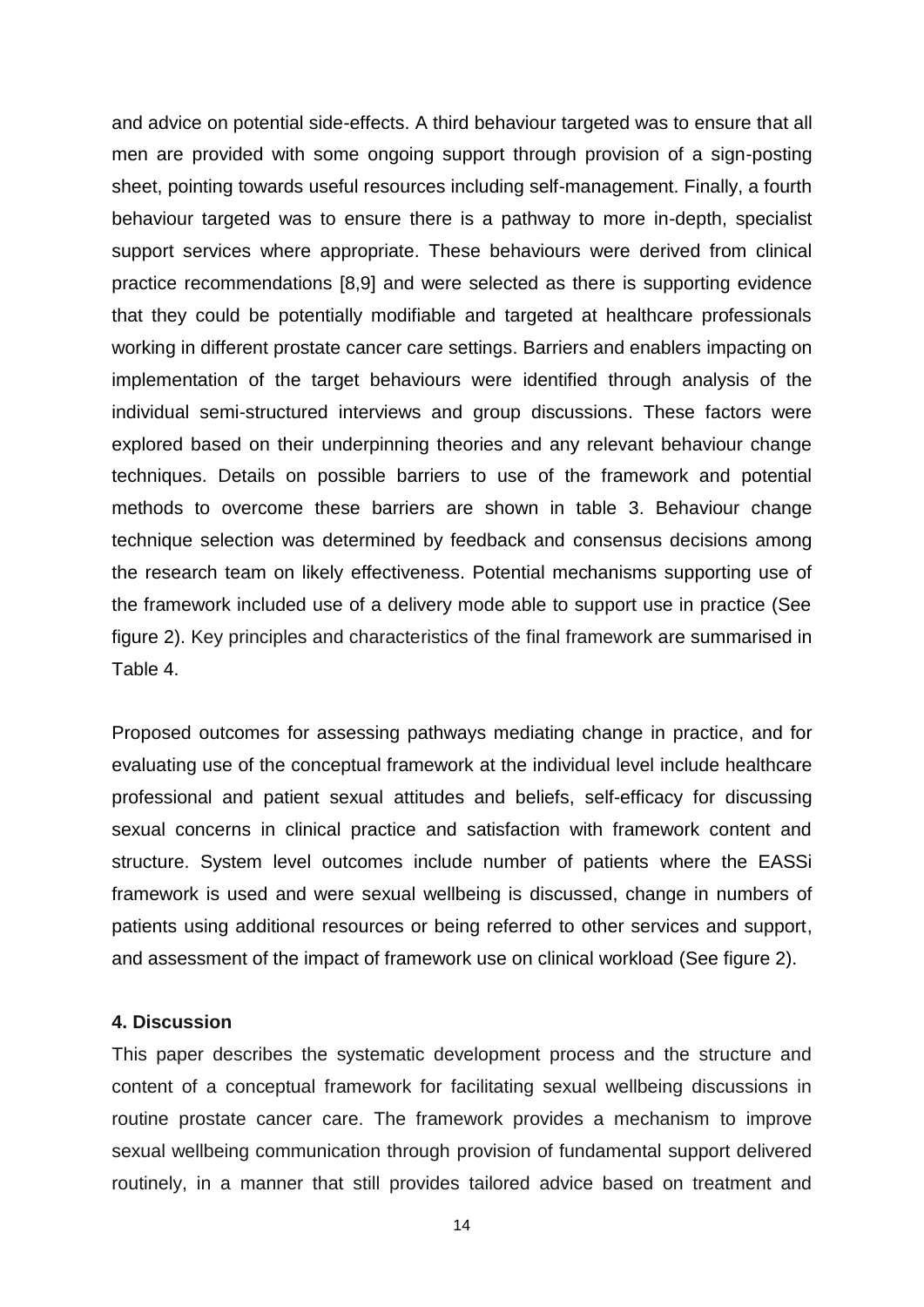relationship status. The EASSi conceptual framework, consisting of 'Engagement' [E] 'Assessment' [A], information and 'Support' [S], and 'Sign-posting' [Si] sections, further developed the earlier preliminary framework by refining its content to ensure only core content was included. The rationale for the EASSi framework was based on providing a mechanism to ensure sexual wellbeing is consistently raised as a topic for discussion at all stages of care. The framework can therefore be regarded as a foundation level component of overall, ongoing sexual wellbeing support and management. In this manner, it provides a flexible and responsive approach to deliver standardised but individualised levels of support that can be delivered feasibly by all healthcare professionals during routine appointments. Previous evidence highlights patient dissatisfaction associated with a perception that healthcare professionals are unwilling to discuss sexuality [37]. Use of the EASSi framework is intended to prompt important changes in clinical practice by ensuring essential sexual wellbeing support is provided to all men receiving prostate cancer care.

Previous sexual care models [22-24] place an emphasis on healthcare professionals seeking explicit permission or approval to talk about sexual concerns at any point where it might be discussed and consider timing by ensuring patients are 'ready' to discuss sexual concerns. While the framework draws on some aspects of these existing models, it attempts to build upon them by ensuring wider access to routine sexual care and support in prostate cancer care. Its theoretical underpinning may actually be more directly related to brief behaviour change models such as the 5 A's model [38] which has been used as a framework to guide discussions in behavioural counselling interventions for smoking cessation and weight loss. The model stands for 'Ask', 'Advise', 'Assess', 'Assist', and 'Arrange' and is designed to be used briefly in around three minutes [39]. Evidence indicates that the framework is most effective when all component parts are completed as part of a single, brief discussion [40].

Preliminary testing of the EASSi framework during development provides initial evidence supporting its use in prostate cancer care settings. The framework may be able to enhance communication around sexual wellbeing and improve support provided by ensuring more routine engagement and delivery of information on potential sexual side effects of treatment, and methods to address these concerns.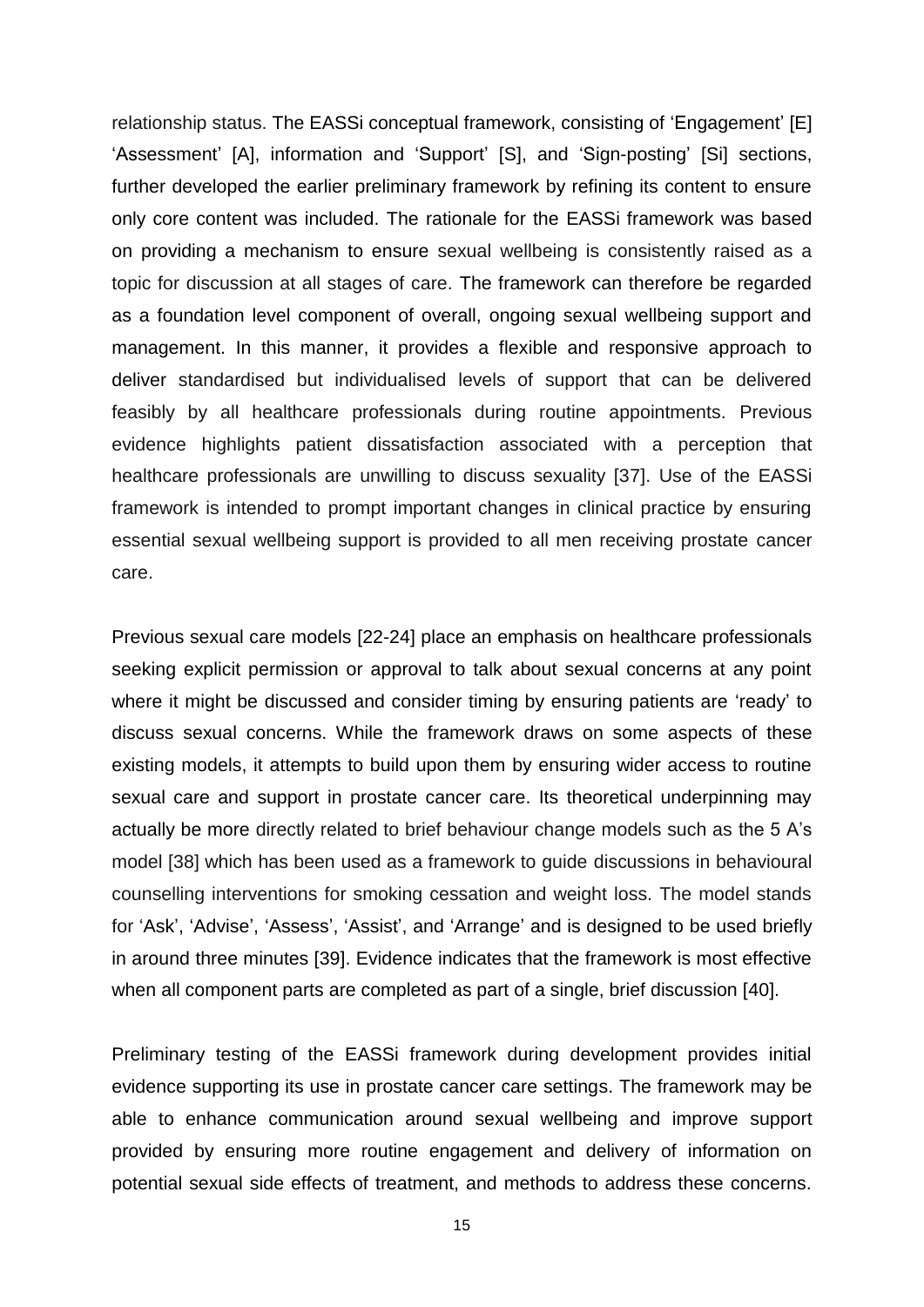Ensuring that discussions take place prior to or early during treatment can also be an important part of preparation for alterations to sexual function, managing expectations around recovery and providing a clear rationale for management approaches aimed at erectile dysfunction recovery [41-43]. A particular strength of the EASSi framework approach is the inclusion of a brief engagement and assessment section, alongside a level of support which can be provided based on need. Onward referral to other more specialist services is also included within the framework but other, readily accessible support options are also included. including online self-management resources. Another strength of the EASSi approach is its flexibility, with scope to facilitate a brief conversation or used as part of a more involved discussion if time allows. The development process itself was also highly systematic and involved multiple user perspectives at all stage in the process, including those of patients and a range of professional groups. Another strength of the development process was use of the theoretical domains approach as a guide [28]. Development of the framework drew on theory, evidence, and exploration of key implementation issues to explore factors that might influence clinical behaviour. Testing of the framework in several stages provided valuable information about the feasibility of using the EASSi framework in practice. Unlike other sexual care models, the framework can be used across settings and without specific training or expertise in sexual care counselling. In addition, it includes evidence-based behavioural change elements. The brevity of the EASSi framework and the combination of a routine assessment alongside provision of appropriate support also means it can be used at any stage in care, from pre-treatment to longer-term follow-up. One limitation that should be considered is that patients and healthcare professionals involved in development of the framework were predominantly individuals with a strong clinical interest in the area of practice. Another potential limitation is that the development process involved patients and healthcare professionals primarily from the UK and the US, potentially limiting the relevance of the framework to other healthcare systems. Work is underway however, to explore the feasibility of using the framework in other contexts and settings. Additional work is also being carried out to test the feasibility of using a modified framework for delivery of other information and support types, including brief lifestyle advice.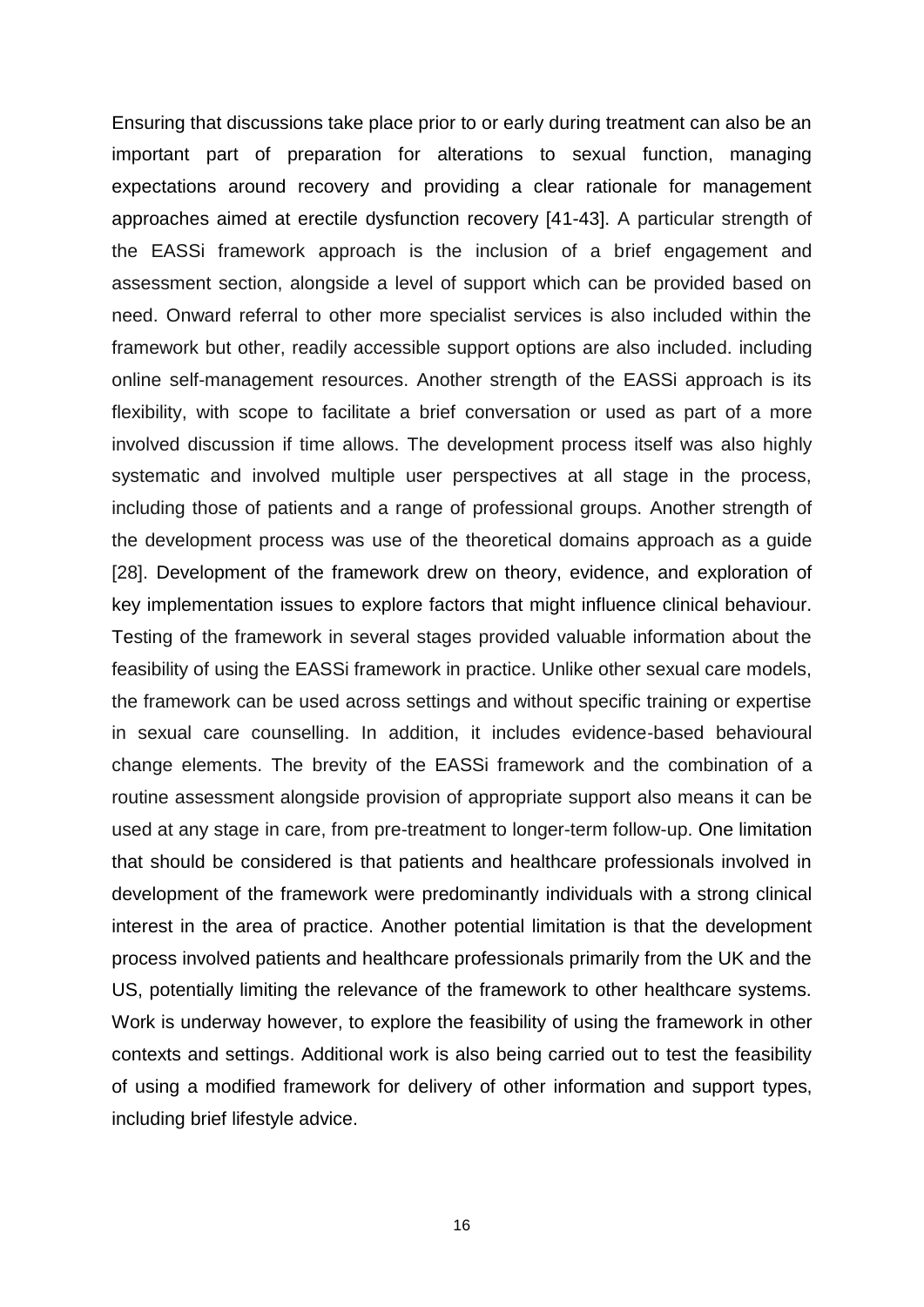To support healthcare professionals, the framework includes resources that can be giving to patients in an effort to reinforce key messages; as well as pointing to effective evidence based self-management resources. Development highlighted a number of important implementation factors, including that healthcare professionals may find it difficult to incorporate the framework, in its current format, into everyday practice. This implementation issue will be explored as part of formative evaluation of a tablet-based EASSi engagement tool tested across different clinical contexts, including in primary care and other cancer care settings. Other issues central to implementation included the individual attitudes and beliefs around sexual wellbeing that some healthcare professionals held. A brief training approach was therefore developed to promote implementation. As part of the framework development process, this training was initially developed and tested as a facilitated face-to-face workshop. However, this delivery mode is not feasible for wider implementation. This training will instead be developed as an e-learning module to ensure wider access for healthcare professionals supporting men with prostate cancer.

### **4.1. Conclusion**

Existing sexual care models typically require more intensive intervention and are not ideally suited to use across clinical settings. Moreover, there is evidence that implementation of such models and frameworks in practice is limited. A series of evidence reviews and qualitative data exploring perspectives of key stakeholders highlighted a need for a conceptual framework to promote effective conversations with patients. It was identified that this should be brief, support healthcare professionals to initiate discussions around sexual concerns, address barriers to sexual wellbeing discussions and normalise sexual issues. The initial outline for the framework was based and an assumption that the first step is putting the topic 'on the table' for discussion. An additional feature was that the framework should promote a 'shared conversation' between the health professional and patient, and that suitable language, appropriate content and some degree of support should be provided. A need was also identified for the framework to provide additional resources to which men, and partners, could be referred as part of routine sexual wellbeing discussions. Overall findings from the qualitative interviews and other feedback suggested that the final version of the EASSi framework was focused on creating the context to discuss sexual concerns and establish a degree of trust.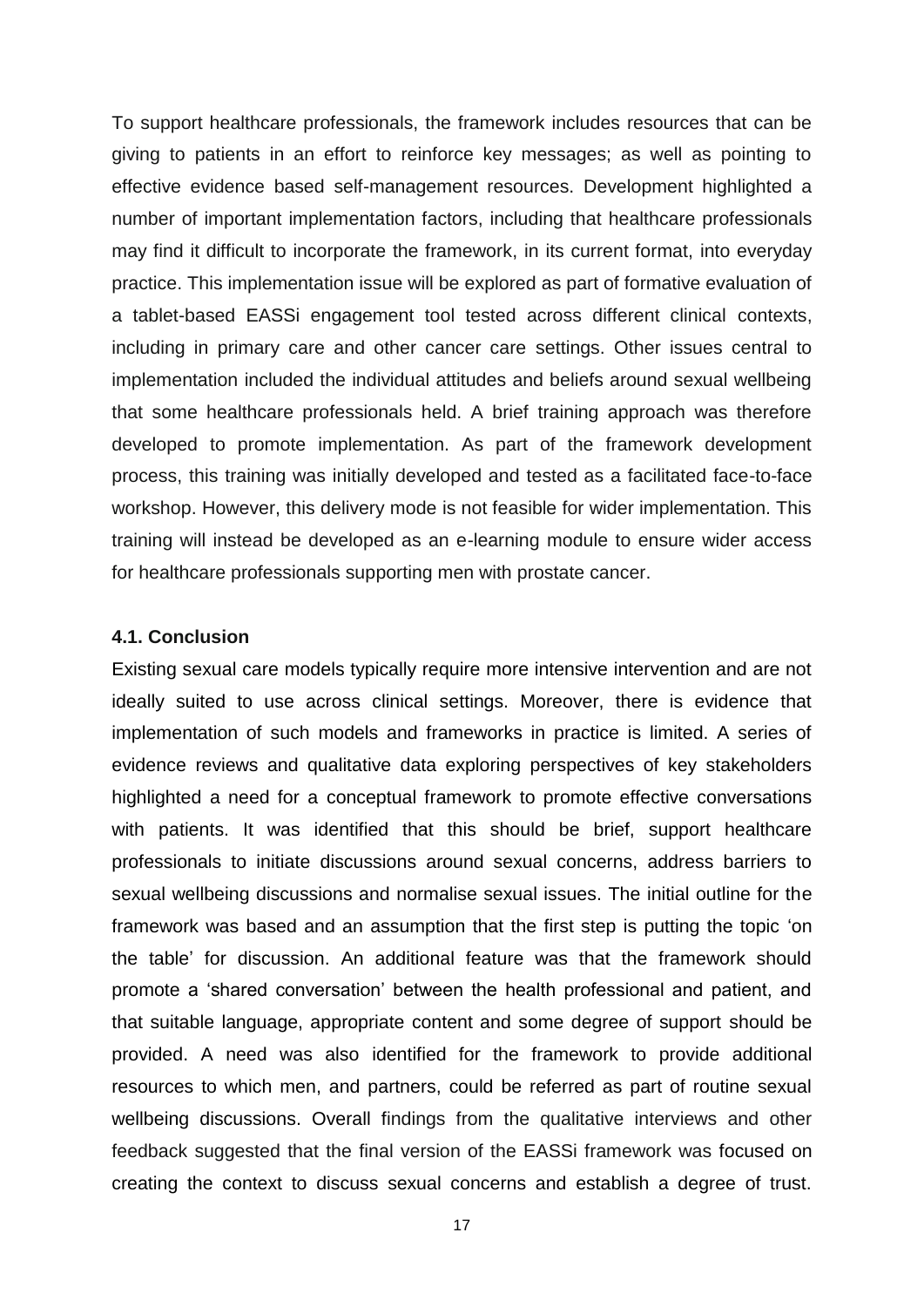Furthermore, the importance of active patient involvement in the discussion, as well as involvement of partners was also highlighted. Use of person-centred strategies to engage, assess, support and sign-post were also seen as critical.

### **4.2. Practice implications**

The EASSi framework provides a brief, practical format to guide sexual wellbeing discussions in routine clinical practice. It includes four component parts, each designed to be used in sequence. The framework also includes tangible take home messages in the form of a printed handout or sign-posting sheet. The framework is at an appropriate level for use in routine practice and also appears to be acceptable to patients and healthcare professionals. Its use may promote engagement around sexual wellbeing and ensure fundamental but individualised support is provided, potentially addressing current gaps in the routine provision of sexual wellbeing support for men with prostate cancer.

### **Acknowledgements**

The authors would like to thank the Movember Foundation and Prostate Cancer UK for providing funding and support for the TrueNORTH maximising sexual wellbeing project which this study is part of. The authors would also like to thank all individuals who provided expertise and input during the design and development phase of the project, as well as the healthcare professionals and patient volunteers who participated in interviews and testing.

### **Competing interests**

The authors declare they have no competing interests.

# **Authors' contributions**

EMcC, KP, RM, MS, ST, SJ and MK developed the original proposal for the study and the preliminary version of the framework. EMcC, CF, NB and SOC drafted and revised additional versions of the conceptual framework. EMcC, CF, RM, JC and SOC conducted usability tests and think-aloud interviews. SJ acted as chief investigator at the Northern Ireland Cancer Centre where testing and think-aloud interviews were held. SOC, KP and EMcC, drafted the initial manuscript. All authors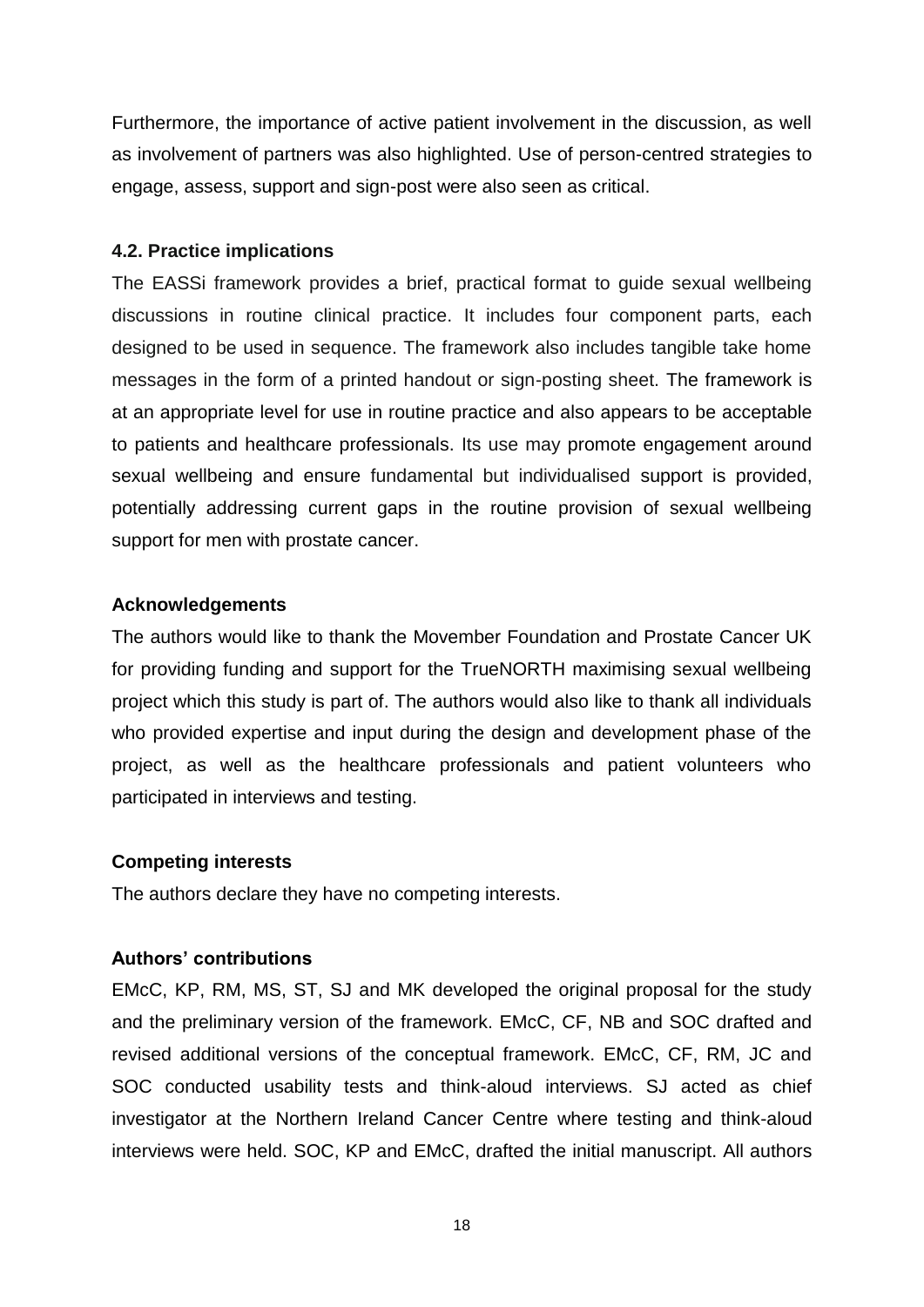revised the manuscript for important intellectual content and approved the final version.

# **References**

1. KD Miller, L Nogueira, AB Mariotto, et al. Cancer treatment and survivorship statistics, 2019. CA Cancer J Clin. (2019) Jun 11 [Epub ahead of print]

2. F Pishgar, H Ebrahimi, S Saeedi Moghaddam, C, et al. Global, Regional and National Burden of Prostate Cancer, 1990 to 2015: Results from the Global Burden of Disease Study 2015. J Urol. 199 (2018) 1224-1232.

3. JL [Donovan,](https://www.ncbi.nlm.nih.gov/pubmed/?term=Donovan%20JL%5BAuthor%5D&cauthor=true&cauthor_uid=27626365) FC [Hamdy,](https://www.ncbi.nlm.nih.gov/pubmed/?term=Hamdy%20FC%5BAuthor%5D&cauthor=true&cauthor_uid=27626365) JA [Lane ,](https://www.ncbi.nlm.nih.gov/pubmed/?term=Lane%20JA%5BAuthor%5D&cauthor=true&cauthor_uid=27626365) et al. Patient-Reported Outcomes after Monitoring, Surgery, or Radiotherapy for Prostate Cancer. N Engl J Med. 13 (2016) 1425-1437.

4. A Downing, P Wright, L Hounsome, et al. Quality of life in men living with advanced and localised prostate cancer in the UK: a population-based study. Lancet Oncol. 20 (2019) 436-447.

5. MK Haahr, NH Azawi, LG Andersen, et al. A Retrospective Study of Erectile Function and Use of Erectile Aids in Prostate Cancer Patients After Radical Prostatectomy in Denmark. Sex Med. 5 (2017) e156-e162.

6. TW Gaither, MA Awad, EC Osterberg, et al. The Natural History of Erectile Dysfunction After Prostatic Radiotherapy: A Systematic Review and Meta-Analysis. J Sex Med.14 (2017) 1071-1078.

7. M [Brundage,](https://www.ncbi.nlm.nih.gov/pubmed/?term=Brundage%20M%5BAuthor%5D&cauthor=true&cauthor_uid=26014295) MR [Sydes,](https://www.ncbi.nlm.nih.gov/pubmed/?term=Sydes%20MR%5BAuthor%5D&cauthor=true&cauthor_uid=26014295) WR [Parulekar,](https://www.ncbi.nlm.nih.gov/pubmed/?term=Parulekar%20WR%5BAuthor%5D&cauthor=true&cauthor_uid=26014295) et al. Impact of Radiotherapy When Added to Androgen-Deprivation Therapy for Locally Advanced Prostate Cancer: Long-Term Quality-of-Life Outcomes From the NCIC CTG PR3/MRC PR07 Randomized Trial. [J Clin Oncol.](https://www.ncbi.nlm.nih.gov/pubmed/26014295) 33 (2015) 2151-2157.

8. National Institute for Health and Care Excellence. Prostate cancer: diagnosis and management. Clinical guideline [NG131]. May 2019. https://www.nice.org.uk/guidance/ng131. Accessed: May 2019.

9. MJ [Resnick,](https://www.ncbi.nlm.nih.gov/pubmed/?term=Resnick%20MJ%5BAuthor%5D&cauthor=true&cauthor_uid=25829527) C [Lacchetti,](https://www.ncbi.nlm.nih.gov/pubmed/?term=Lacchetti%20C%5BAuthor%5D&cauthor=true&cauthor_uid=25829527) DF [Penson;](https://www.ncbi.nlm.nih.gov/pubmed/?term=Penson%20DF%5BAuthor%5D&cauthor=true&cauthor_uid=25829527) [American Society of Clinical Oncology.](https://www.ncbi.nlm.nih.gov/pubmed/?term=American%20Society%20of%20Clinical%20Oncology%5BCorporate%20Author%5D) Prostate cancer survivorship care guidelines: American Society of Clinical Oncology practice guideline endorsement. [J Oncol Pract.](https://www.ncbi.nlm.nih.gov/pubmed/25829527) 11 (2015) e445-449.

10. NJ Sporn, KB Smith, WF Pirl, et al. Sexual health communication between cancer survivors and providers: how frequently does it occur and which providers are preferred? Psychooncology. 24 (2015) 1167-73.

11. KE Flynn, JB Reese, DD Jeffery DD, et al. Patient experiences with communication about sex during and after treatment for cancer. Psychooncology 21 (2012) 594-601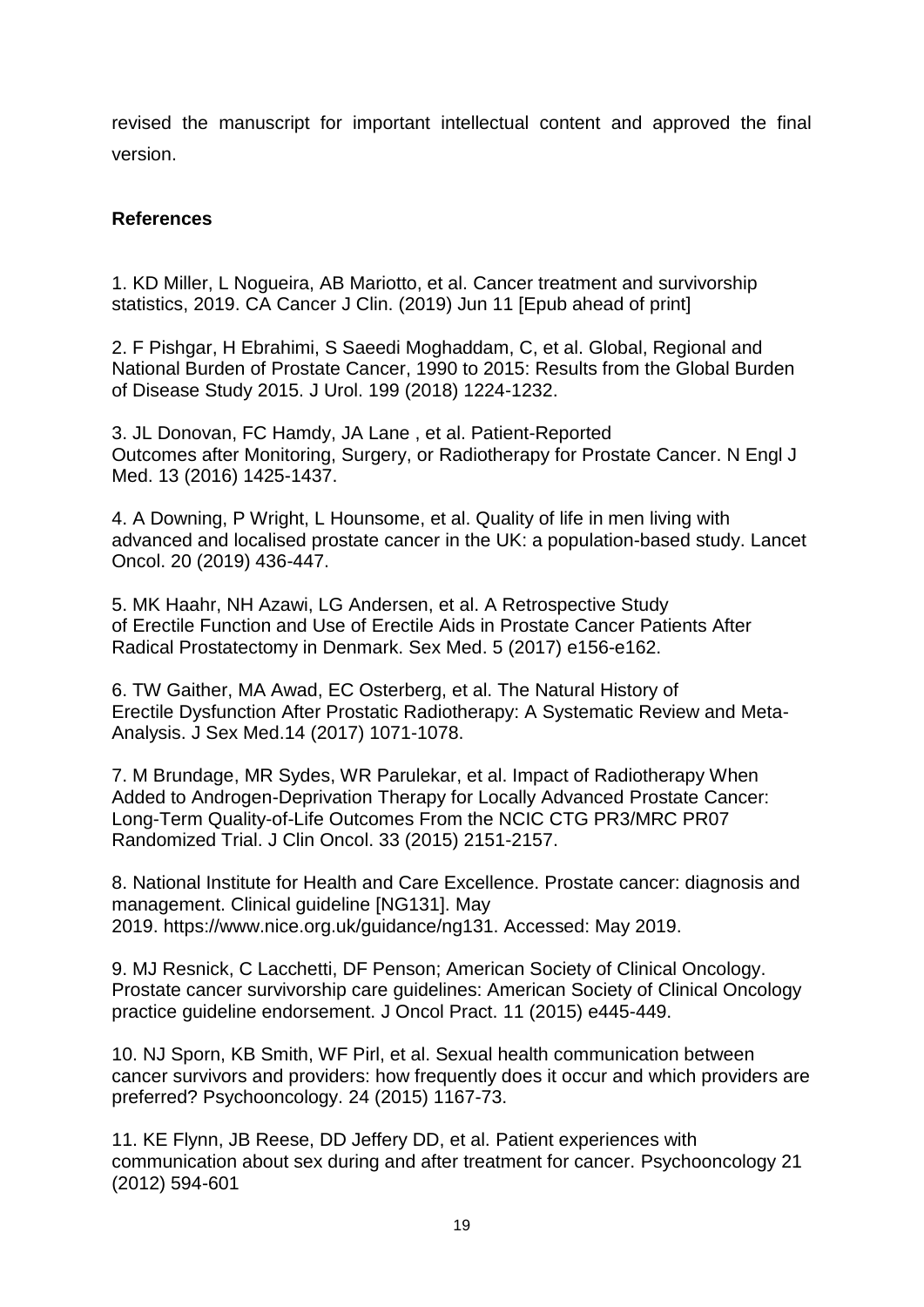12. JO [Julien,](https://www.ncbi.nlm.nih.gov/pubmed/?term=Julien%20JO%5BAuthor%5D&cauthor=true&cauthor_uid=20439204) B [Thom,](https://www.ncbi.nlm.nih.gov/pubmed/?term=Thom%20B%5BAuthor%5D&cauthor=true&cauthor_uid=20439204) NE [Kline.](https://www.ncbi.nlm.nih.gov/pubmed/?term=Kline%20NE%5BAuthor%5D&cauthor=true&cauthor_uid=20439204) Identification of barriers to sexual health assessment in oncology nursing practice. [Oncol Nurs Forum.](https://www.ncbi.nlm.nih.gov/pubmed/20439204) 37 (2010) E186-190.

13. P [Singy,](https://www.ncbi.nlm.nih.gov/pubmed/?term=Singy%20P%5BAuthor%5D&cauthor=true&cauthor_uid=22714790) C Bourquin, B Sulstarova, et al. The impact of communication skills training in oncology: a linguistic analysis. J Cancer Educ. 3 (2012) 404-408.

14. I Strada, E Vegni, G Lamiani. Talking with patients about sex: results of an interprofessional simulation-based training for clinicians. Intern Emerg Med. 11 (2016) 859-866.

15. G Harrison, S Hayden, V Cook. A Cushing. Improving health care professionals' feedback on communication skills: development of an on-line resource. Patient Educ Couns. 88 (2012) 414-9.

16. L Forbat, I White, S Marshall-Lucette, et al. Discussing the sexual consequences of treatment in radiotherapy and urology consultations with couples affected by prostate cancer. British Journal of Urology International. 109 (2012) 98-103.

17 PM Moore, S Rivera Mercado, M Grez Artigues, et al. Communication skills training for healthcare professionals working with people who have cancer. Cochrane Database Syst Rev. 28 (2013)

18. ES [Zhou,](https://www.ncbi.nlm.nih.gov/pubmed/?term=Zhou%20ES%5BAuthor%5D&cauthor=true&cauthor_uid=26816826) L [Nekhlyudov,](https://www.ncbi.nlm.nih.gov/pubmed/?term=Nekhlyudov%20L%5BAuthor%5D&cauthor=true&cauthor_uid=26816826) SL [Bober.](https://www.ncbi.nlm.nih.gov/pubmed/?term=Bober%20SL%5BAuthor%5D&cauthor=true&cauthor_uid=26816826) The primary health care physician and the cancer patient: tips and strategies for managing sexual health. [Transl Androl Urol.](https://www.ncbi.nlm.nih.gov/pubmed/26816826) 4 (2015) 218-231.

19. LV van de Poll-Franse, KA Nicolaije, NP Ezendam. The impact of cancer survivorship care plans on patient and health care provider outcomes: a current perspective. Acta Oncol. 56 (2017) 134-138.

20. SA [Lenzen,](https://www.ncbi.nlm.nih.gov/pubmed/?term=Lenzen%20SA%5BAuthor%5D&cauthor=true&cauthor_uid=30477566) R [Daniëls,](https://www.ncbi.nlm.nih.gov/pubmed/?term=Dani%C3%ABls%20R%5BAuthor%5D&cauthor=true&cauthor_uid=30477566) MA [van Bokhoven MA,](https://www.ncbi.nlm.nih.gov/pubmed/?term=van%20Bokhoven%20MA%5BAuthor%5D&cauthor=true&cauthor_uid=30477566) et al.Development of a conversation approach for practice nurses aimed at making shared decisions on goals and action plans with primary care patients. [BMC Health Serv Res.](https://www.ncbi.nlm.nih.gov/pubmed/?term=Development+of+a+conversation+approach+for+practice+nurses+aimed+at+making+shared+decisions+on+goals+and+action+plans+with+primary+care+patients) 18 (2018) 891.

21. RD [Vromans,](https://www.ncbi.nlm.nih.gov/pubmed/?term=Vromans%20RD%5BAuthor%5D&cauthor=true&cauthor_uid=31053529) MC [van Eenbergen,](https://www.ncbi.nlm.nih.gov/pubmed/?term=van%20Eenbergen%20MC%5BAuthor%5D&cauthor=true&cauthor_uid=31053529) SC [Pauws,](https://www.ncbi.nlm.nih.gov/pubmed/?term=Pauws%20SC%5BAuthor%5D&cauthor=true&cauthor_uid=31053529) et al. Communicative aspects of decision aids for localized prostate cancer treatment - A systematic review. [Urol](https://www.ncbi.nlm.nih.gov/pubmed/31053529)  [Oncol.](https://www.ncbi.nlm.nih.gov/pubmed/31053529) 37 (2019) 409-429.

22. JS Annon. PLISSIT therapy. In: Corsine RJ, editor. Handbook of Innovative Psychotherapies. New York: Wiley and Sons; 1981. p. 629-39.

23. B Taylor, S Davis. Using the extended PLISSIT model to address sexual healthcare needs. Nurs Stand. 21 (2006) 35-40.

24. J [Mick,](https://www.ncbi.nlm.nih.gov/pubmed/?term=Mick%20J%5BAuthor%5D&cauthor=true&cauthor_uid=15043034) M [Hughes,](https://www.ncbi.nlm.nih.gov/pubmed/?term=Hughes%20M%5BAuthor%5D&cauthor=true&cauthor_uid=15043034) MZ [Cohen.](https://www.ncbi.nlm.nih.gov/pubmed/?term=Cohen%20MZ%5BAuthor%5D&cauthor=true&cauthor_uid=15043034) Using the BETTER Model to assess sexuality. [Clin J Oncol Nurs.](https://www.ncbi.nlm.nih.gov/pubmed/15043034) 8 (2004) 84-86.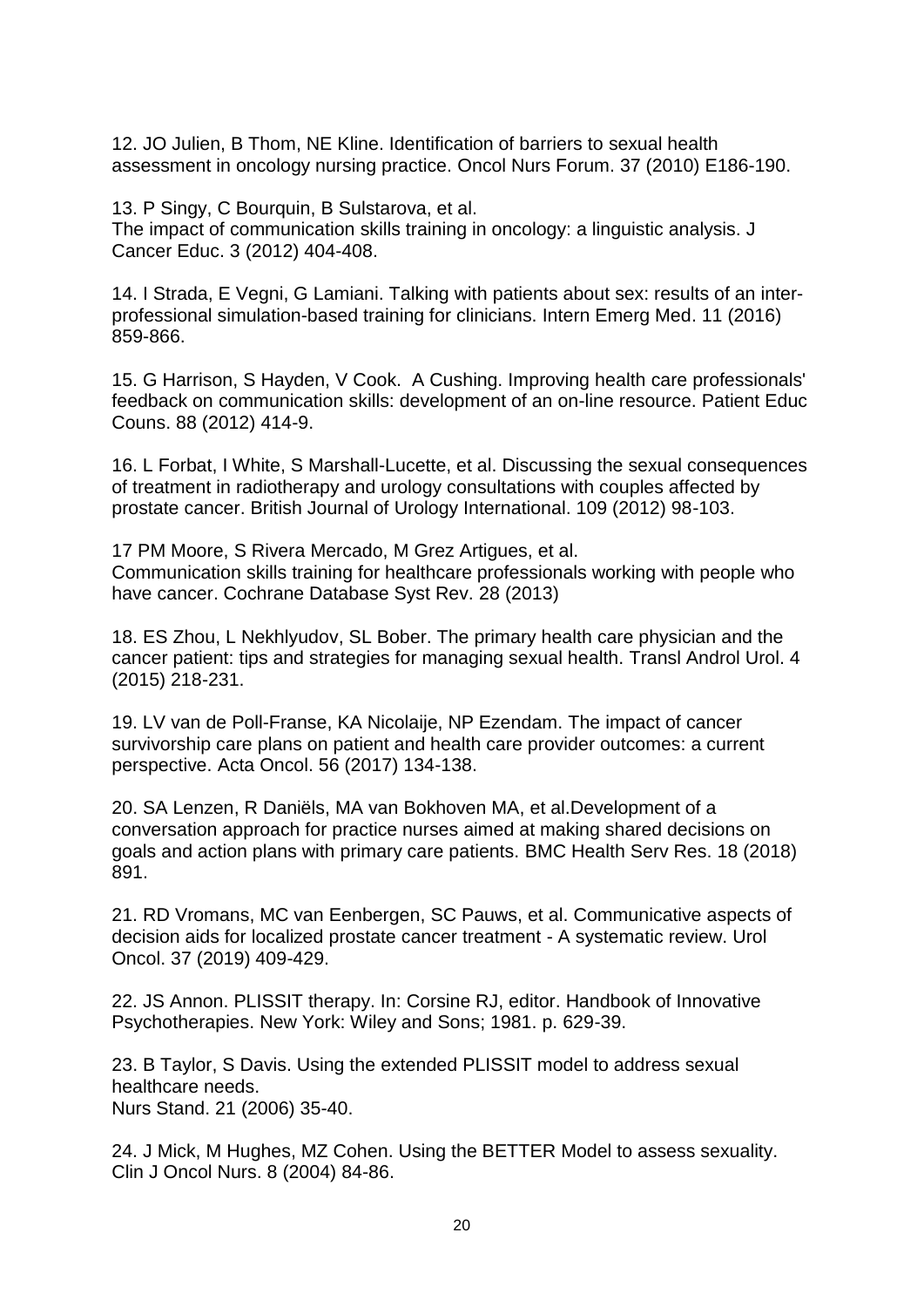25. K Parahoo, S McDonough, E McCaughan, et al. Psychosocial interventions for men with prostate cancer: a Cochrane systematic review. BJU Int. 116 (2015) 174- 183.

26. E McCaughan, S McKenna, O McSorley et al. The experience and perceptions of men with prostate cancer and their partners of the CONNECT psychosocial intervention: a qualitative exploration. J Adv Nurs. 71 (2015) 1871-1882.

27. K Parahoo, S McKenna, G Prue et al. Facilitators' delivery of a psychosocial intervention in a controlled trial for men with prostate cancer and their partners: a process evaluation. J Adv Nurs. 73 (2017) 1620-1631.

28. SD [French,](https://www.ncbi.nlm.nih.gov/pubmed/?term=French%20SD%5BAuthor%5D&cauthor=true&cauthor_uid=22531013) SE [Green,](https://www.ncbi.nlm.nih.gov/pubmed/?term=Green%20SE%5BAuthor%5D&cauthor=true&cauthor_uid=22531013) DA [O'Connor, et al. D](https://www.ncbi.nlm.nih.gov/pubmed/?term=O)eveloping theory-informed behaviour change interventions to implement evidence into practice: a systematic approach using the Theoretical Domains Framework. [Implement Sci.](https://www.ncbi.nlm.nih.gov/pubmed/?term=Developing+theory-informed+behaviour+change+interventions+to+implement+evidence+into+practice%3A+a+systematic+approach+using+the+Theoretical+Domains+Framework) 24 (2012) 38.

29. SR O'Connor, J Connaghan, R Maguire, et al. Healthcare professional perceived barriers and facilitators to discussing sexual wellbeing with patients after diagnosis of chronic illness: A mixed-methods evidence synthesis. Patient Educ Couns. 102 (2019) 850-863.

30. P [Sheeran,](https://www.ncbi.nlm.nih.gov/pubmed/?term=Sheeran%20P%5BAuthor%5D&cauthor=true&cauthor_uid=27280365) A [Maki,](https://www.ncbi.nlm.nih.gov/pubmed/?term=Maki%20A%5BAuthor%5D&cauthor=true&cauthor_uid=27280365) E [Montanaro](https://www.ncbi.nlm.nih.gov/pubmed/?term=Montanaro%20E%5BAuthor%5D&cauthor=true&cauthor_uid=27280365) et al. The impact of changing attitudes, norms, and self-efficacy on health-related intentions and behavior: A meta-analysis. [Health](https://www.ncbi.nlm.nih.gov/pubmed/27280365)  [Psychol.](https://www.ncbi.nlm.nih.gov/pubmed/27280365) 35 (2016) 1178-1188.

31. M [Conner,](https://www.ncbi.nlm.nih.gov/pubmed/?term=Conner%20M%5BAuthor%5D&cauthor=true&cauthor_uid=26348498) R [McEachan,](https://www.ncbi.nlm.nih.gov/pubmed/?term=McEachan%20R%5BAuthor%5D&cauthor=true&cauthor_uid=26348498) R [Lawton,](https://www.ncbi.nlm.nih.gov/pubmed/?term=Lawton%20R%5BAuthor%5D&cauthor=true&cauthor_uid=26348498) P [Gardner. B](https://www.ncbi.nlm.nih.gov/pubmed/?term=Gardner%20P%5BAuthor%5D&cauthor=true&cauthor_uid=26348498)asis of intentions as a moderator of the intention-health behavior relationship. [Health Psychol.](https://www.ncbi.nlm.nih.gov/pubmed/26348498) 35 (2016) 219-227.

32. S [Houlihan.](https://www.ncbi.nlm.nih.gov/pubmed/?term=Houlihan%20S%5BAuthor%5D&cauthor=true&cauthor_uid=29408189) Dual-process models of health-related behaviour and cognition: a review of theory. [Public Health.](https://www.ncbi.nlm.nih.gov/pubmed/29408189) 156 (2018) 52-59.

33. M [Hennessy,](https://www.ncbi.nlm.nih.gov/pubmed/?term=Hennessy%20M%5BAuthor%5D&cauthor=true&cauthor_uid=28612624) A [Bleakley,](https://www.ncbi.nlm.nih.gov/pubmed/?term=Bleakley%20A%5BAuthor%5D&cauthor=true&cauthor_uid=28612624) M [Ellithorpe.](https://www.ncbi.nlm.nih.gov/pubmed/?term=Ellithorpe%20M%5BAuthor%5D&cauthor=true&cauthor_uid=28612624) Prototypes reflect normative perceptions: implications for the development of reasoned action theory. [Psychol Health Med.](https://www.ncbi.nlm.nih.gov/pubmed/28612624) 23 (2018) 245-258.

34. R [Khanna, J](https://www.ncbi.nlm.nih.gov/pubmed/?term=Khanna%20R%5BAuthor%5D&cauthor=true&cauthor_uid=19524864) [Kavookjian,](https://www.ncbi.nlm.nih.gov/pubmed/?term=Kavookjian%20J%5BAuthor%5D&cauthor=true&cauthor_uid=19524864) VG [Scott](https://www.ncbi.nlm.nih.gov/pubmed/?term=Scott%20VG%5BAuthor%5D&cauthor=true&cauthor_uid=19524864) et al. Using the theory of reasoned action to determine physicians' intention to measure body mass index in children and adolescents. [Res Social Adm Pharm.](https://www.ncbi.nlm.nih.gov/pubmed/19524864) 5 (2009) 170-181.

35. L Ross, CL Kohler, DM Grimley, et al The theory of reasoned action and intention to seek cancer information. Am J Health Behav. 31 (2007) 123-134.

36. KE [Reynolds,](https://www.ncbi.nlm.nih.gov/pubmed/?term=Reynolds%20KE%5BAuthor%5D&cauthor=true&cauthor_uid=16179857) MA [Magnan.](https://www.ncbi.nlm.nih.gov/pubmed/?term=Magnan%20MA%5BAuthor%5D&cauthor=true&cauthor_uid=16179857) Nursing attitudes and beliefs toward human sexuality: collaborative research promoting evidence-based practice. [Clin Nurse](https://www.ncbi.nlm.nih.gov/pubmed/16179857)  [Spec.](https://www.ncbi.nlm.nih.gov/pubmed/16179857) 19 (2005) 255-259.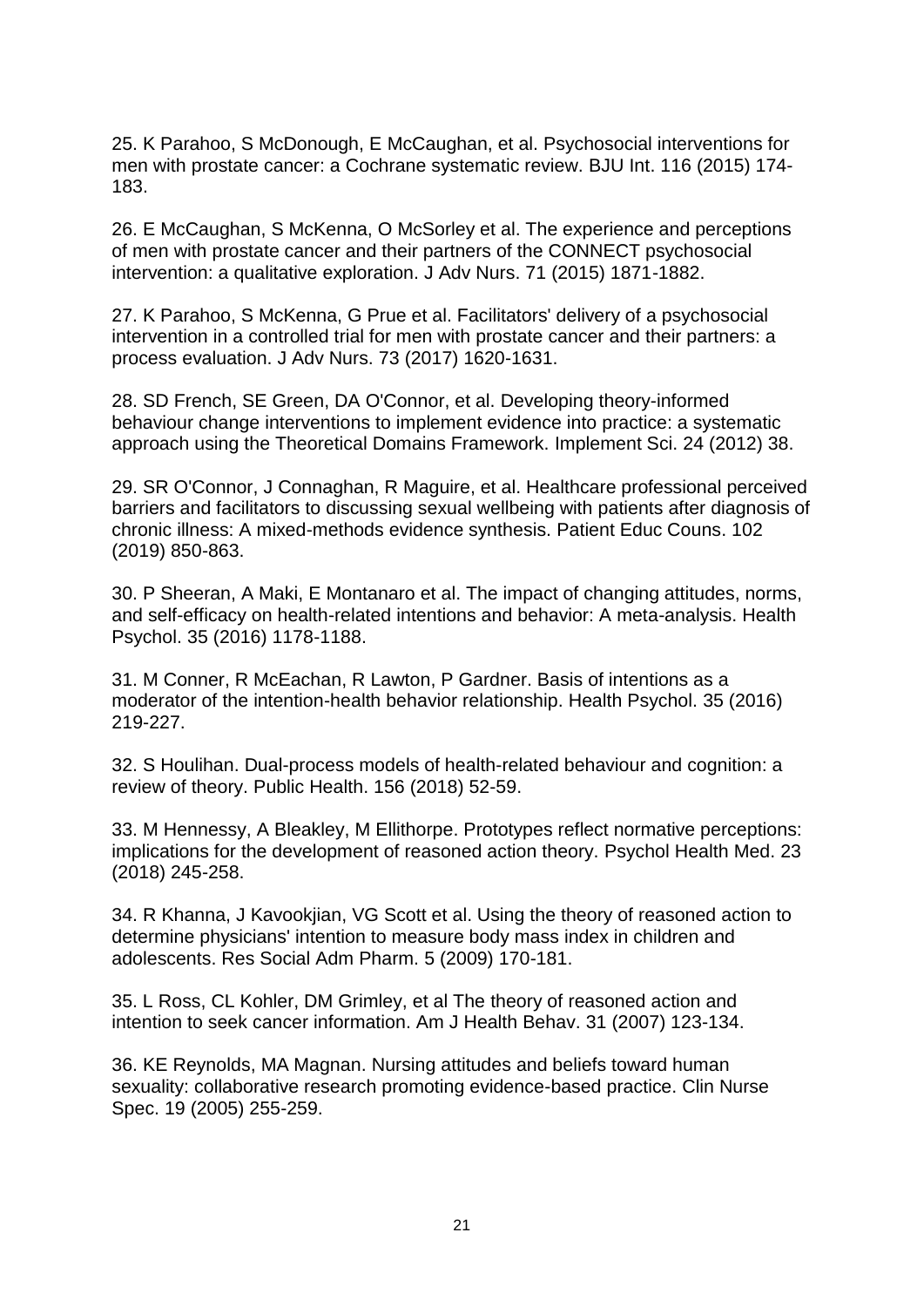37. E [Gilbert,](https://www.ncbi.nlm.nih.gov/pubmed/?term=Gilbert%20E%5BAuthor%5D&cauthor=true&cauthor_uid=25040442) J [Perz,](https://www.ncbi.nlm.nih.gov/pubmed/?term=Perz%20J%5BAuthor%5D&cauthor=true&cauthor_uid=25040442) JM [Ussher.](https://www.ncbi.nlm.nih.gov/pubmed/?term=Ussher%20JM%5BAuthor%5D&cauthor=true&cauthor_uid=25040442) Talking about sex with health professionals: the experience of people with cancer and their partners. [Eur J Cancer Care \(Engl\).](https://www.ncbi.nlm.nih.gov/pubmed/?term=Men+PWC+and+women+PPWC+were+most+likely+to+want+to+discuss+sexuality+with+a+HCP%2C+with+men+PWC+and+PPWC+reporting+highest+levels+of+satisfaction+with+such+discussions.+Open%E2%80%90ended+responses+revealed+dissatisfaction+with+the+unwillingness+of+HCPs+to+discuss+sexuality%2C+unhappiness+with+the+nature+of+such+discussion%2C+and+positive+accounts+of+discussions+about+sexuality+with+HCPs.+These+findings+lend+support+to+the+notion+that+people+with+cancer+and+their+partners+may+have+unmet+sexual+information+and+support+needs.) 25 (2016) 280-293.

38. EP [Whitlock,](https://www.ncbi.nlm.nih.gov/pubmed/?term=Whitlock%20EP%5BAuthor%5D&cauthor=true&cauthor_uid=11988383) CT [Orleans,](https://www.ncbi.nlm.nih.gov/pubmed/?term=Orleans%20CT%5BAuthor%5D&cauthor=true&cauthor_uid=11988383) N [Pender,](https://www.ncbi.nlm.nih.gov/pubmed/?term=Pender%20N%5BAuthor%5D&cauthor=true&cauthor_uid=11988383) et al. Evaluating primary care behavioral counseling interventions: an evidence-based approach. [Am J Prev Med.](https://www.ncbi.nlm.nih.gov/pubmed/11988383) 22 (2002) 267-284.

39. J [Asselin,](https://www.ncbi.nlm.nih.gov/pubmed/?term=Asselin%20J%5BAuthor%5D&cauthor=true&cauthor_uid=28450428) E [Salami,](https://www.ncbi.nlm.nih.gov/pubmed/?term=Salami%20E%5BAuthor%5D&cauthor=true&cauthor_uid=28450428) AM [Osunlana,](https://www.ncbi.nlm.nih.gov/pubmed/?term=Osunlana%20AM%5BAuthor%5D&cauthor=true&cauthor_uid=28450428) et al. Impact of the 5As Team study on clinical practice in primary care obesity management: a qualitative study. [CMAJ](https://www.ncbi.nlm.nih.gov/pubmed/28450428)  [Open.](https://www.ncbi.nlm.nih.gov/pubmed/28450428) 26 (2017) E322-E329.

40. RE [Glasgow,](https://www.ncbi.nlm.nih.gov/pubmed/?term=Glasgow%20RE%5BAuthor%5D&cauthor=true&cauthor_uid=16751630) S [Emont,](https://www.ncbi.nlm.nih.gov/pubmed/?term=Emont%20S%5BAuthor%5D&cauthor=true&cauthor_uid=16751630) DC [Miller.](https://www.ncbi.nlm.nih.gov/pubmed/?term=Miller%20DC%5BAuthor%5D&cauthor=true&cauthor_uid=16751630) Assessing delivery of the five 'As' for patientcentered counseling. [Health Promot Int.](https://www.ncbi.nlm.nih.gov/pubmed/?term=Assessing+delivery+of+the+five+%E2%80%98As%E2%80%99+for+patient-centered+counseling) 21 (2006) 245-255.

41. ID White, J Wilson, P Aslet, et al. Development of UK guidance on the management of erectile dysfunction resulting from radical radiotherapy and androgen deprivation therapy for prostate cancer. Int J Clin Pract. 69 (2015) 106-123.

42. MG [Kirby,](https://www.ncbi.nlm.nih.gov/pubmed/?term=Kirby%20MG%5BAuthor%5D&cauthor=true&cauthor_uid=24188207) ID [White,](https://www.ncbi.nlm.nih.gov/pubmed/?term=White%20ID%5BAuthor%5D&cauthor=true&cauthor_uid=24188207) J [Butcher](https://www.ncbi.nlm.nih.gov/pubmed/?term=Butcher%20J%5BAuthor%5D&cauthor=true&cauthor_uid=24188207) et al. Development of UK recommendations on treatment for post-surgical erectile dysfunction. [Int J Clin Pract.](https://www.ncbi.nlm.nih.gov/pubmed/24188207) 68 (2014) 590-608.

43. AER Faris, DK Montague, BC Gill. Perioperative Educational Interventions and Contemporary Sexual Function Outcomes of Radical Prostatectomy. Sex Med Rev. 7 (2019) 293-305.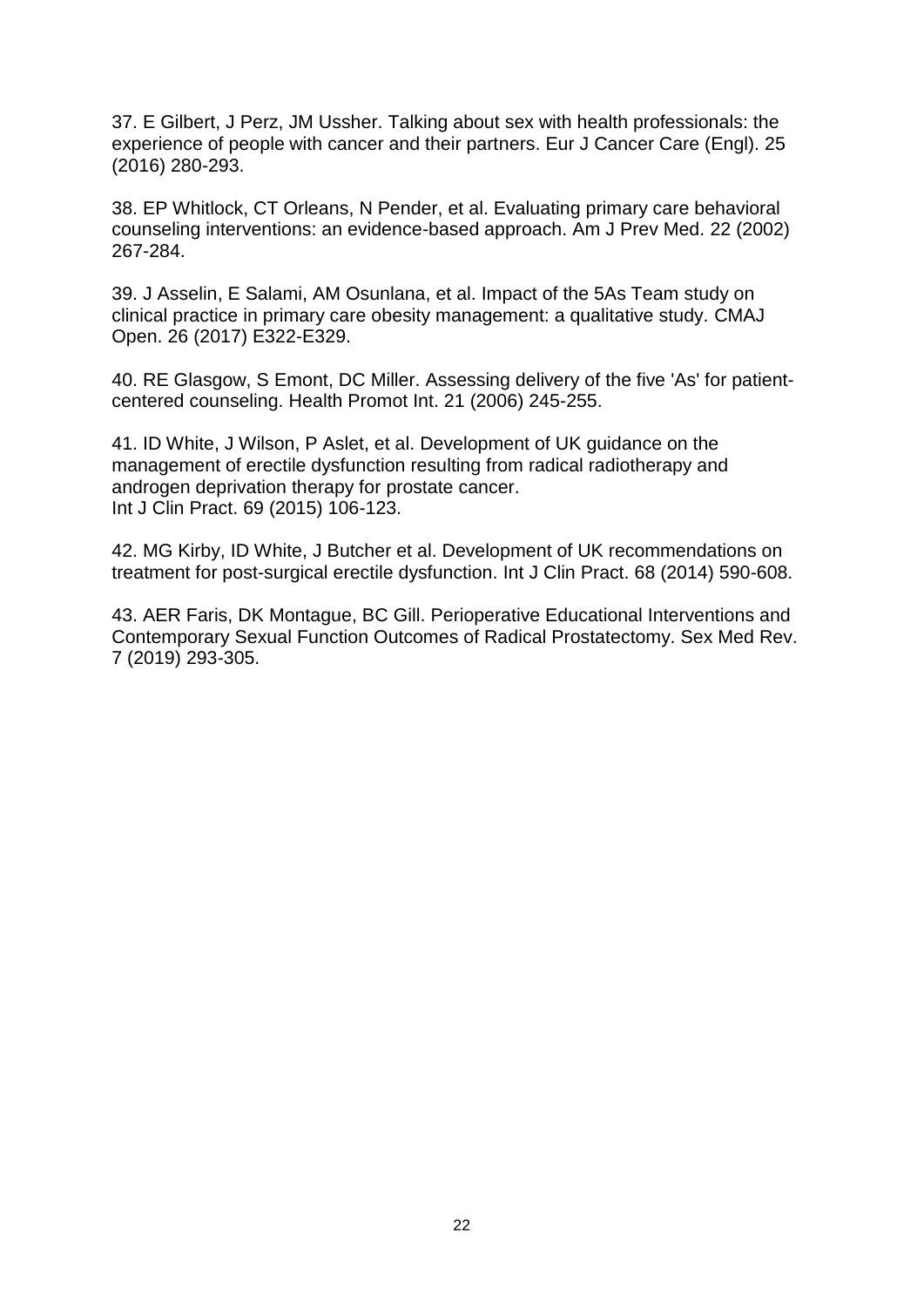**Table 1. Qualitative methods used during development of the conceptual framework**

| <b>Qualitative method</b> | <b>Purpose</b>                                                      | <b>Participants (N)</b>         | <b>Numbers</b> |
|---------------------------|---------------------------------------------------------------------|---------------------------------|----------------|
| Interactive               | To identify requirements and expected components of                 | Patients (5)                    | 24             |
| stakeholder workshop      | the proposed framework                                              | Partners (3)                    |                |
| with group discussion*    |                                                                     | Healthcare professionals** (16) |                |
|                           |                                                                     |                                 |                |
| Individual semi-          | To assess views on current practice, and explore                    | Patients (5)                    | 11             |
| structured interviews     | facilitators<br>wellbeing<br>and<br>to<br><b>barriers</b><br>sexual | Partners (1)                    |                |
|                           | discussions in practice                                             | Healthcare professionals** (5)  |                |
| Group discussion          | To explore barriers and facilitators to sexual wellbeing            | Healthcare professionals** (5)  | 5              |
|                           | discussions in practice                                             |                                 |                |
| Think-aloud interviews    | To explore written content, including language, tone                | Patients (4)                    | 15             |
|                           | and structure of the preliminary framework                          | Partners (2)                    |                |
|                           |                                                                     | Healthcare professionals** (9)  |                |
|                           | To test usability of the preliminary framework during               |                                 |                |
|                           | simulated conversations                                             |                                 |                |
| Training workshop         | To explore barriers and facilitators to implementation              | Clinical nurse specialists (21) | 21             |
| with small group          | of the framework in practice and assess impact of                   |                                 |                |
| discussions               | training on sexual attitudes and beliefs                            |                                 |                |
|                           |                                                                     |                                 |                |
|                           |                                                                     |                                 |                |

**Total: 76**

\* Stakeholders included men with lived experience of prostate cancer, partners, Healthcare professionals and policy makers.

\*\* Healthcare professionals included doctors, nurses, allied health professionals.

N: Number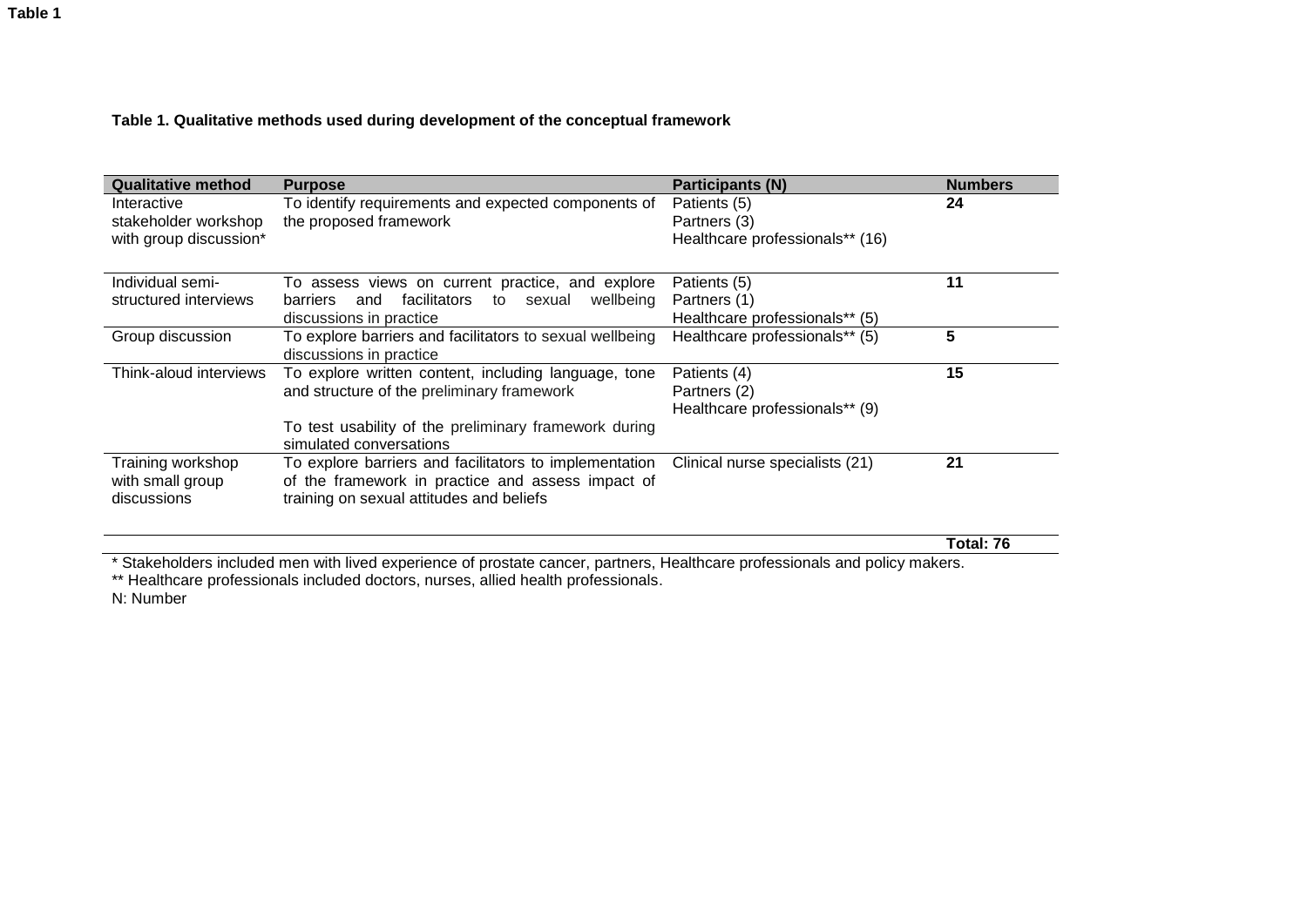**Table 2. Aims and suggested components of the preliminary conceptual framework for improving routine sexual wellbeing communication in prostate cancer care** 

| Key aims of the framework                                                                                      | Suggested components to achieve aim                                                                                                                                                     | of<br>supporting<br><b>Source</b><br>evidence  |
|----------------------------------------------------------------------------------------------------------------|-----------------------------------------------------------------------------------------------------------------------------------------------------------------------------------------|------------------------------------------------|
| a professional,<br>To provide<br>secure<br>initiating sexual wellbeing<br>approach to<br>discussions           | Include language normalising sexual concerns as a<br>symptom that needs addressing                                                                                                      | Qualitative interviews                         |
| To prepare health professionals for the                                                                        | Use language that quickly puts the topic 'on the table'                                                                                                                                 | Qualitative interviews                         |
| conversation                                                                                                   | Inform the patient that sexual concerns are open for Qualitative interviews<br>discussion                                                                                               | Evidence reviews                               |
| To ensure (using a structured process)<br>that all men (and partners) receive some<br>sexual wellbeing support |                                                                                                                                                                                         |                                                |
| To ensure the patient is aware sexual<br>wellbeing is going to be discussed                                    |                                                                                                                                                                                         |                                                |
| To provide an early opportunity for issues<br>to be raised by the patient or partner                           | Include points where men can ask questions<br>$\blacksquare$                                                                                                                            | Evidence reviews                               |
|                                                                                                                | Provide basic information on opening conversation at a<br>future time or on 'how to have a conversation with a<br>healthcare professional'                                              | Evidence reviews<br>Stakeholder workshop       |
|                                                                                                                | Include acknowledgment of the importance of sexual<br>$\overline{a}$<br>wellbeing and the sensitivity of the topic                                                                      | <b>Qualitative interviews</b>                  |
|                                                                                                                | Include recognition of partner role<br>$\overline{\phantom{a}}$                                                                                                                         | Evidence reviews                               |
|                                                                                                                | Reassure on frequency of sexual concerns after Evidence reviews<br>diagnosis                                                                                                            |                                                |
| An assessment should identify:<br>Any treatment received<br>Phase of care<br>Sexual orientation                | Provide a holistic assessment and approach by<br>questions<br>including<br>on treatment<br>type<br>and<br>psychosocial factors including sexual orientation, and<br>relationship status | Stakeholder workshop<br>Qualitative interviews |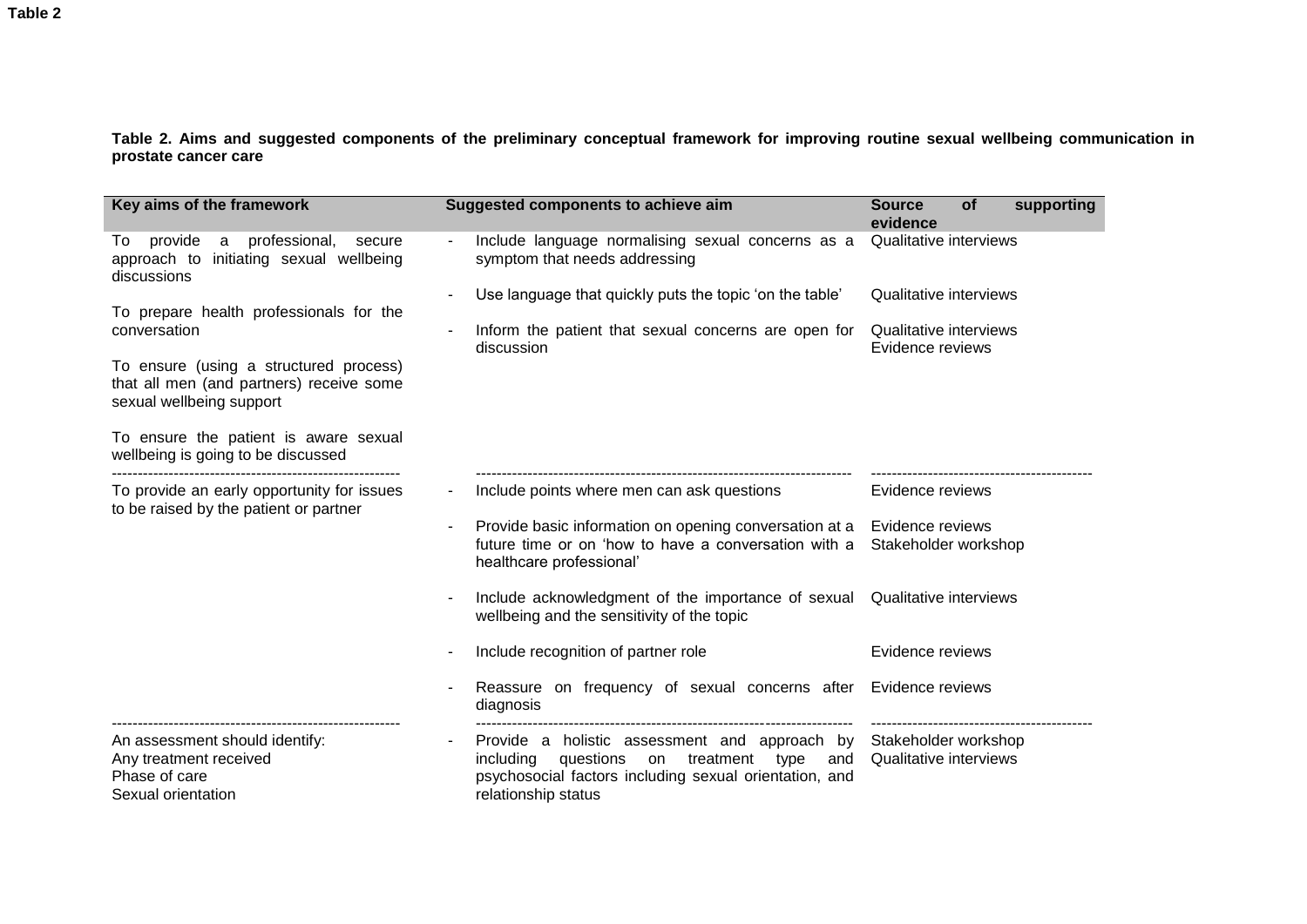| Ethnic background          |
|----------------------------|
| <b>Relationship status</b> |

| To provide a 'guideline' for giving sexual<br>wellbeing support                  | Provide a comprehensive assessment to guide Evidence reviews<br>personalized support and sign-posting      |                                                |
|----------------------------------------------------------------------------------|------------------------------------------------------------------------------------------------------------|------------------------------------------------|
| To provide reassurance that concerns are<br>normal after diagnosis and treatment | Normalise the assessment so it is treated like other Qualitative interviews<br>side-effects of treatment   |                                                |
|                                                                                  | Quickly provide standardised, essential information                                                        | Evidence reviews                               |
|                                                                                  | Provide a mechanism to identify (limited, relevant)<br>other concerns or current side effects of treatment | Qualitative interviews<br>Stakeholder workshop |
|                                                                                  | Identify any associated distress / depression / anxiety /<br>unrealistic expectations                      | Stakeholder workshop                           |
|                                                                                  | Identify importance of sexual concerns to patient                                                          | Qualitative interviews                         |
|                                                                                  | Identify needs of patient and partner                                                                      | Qualitative interviews<br>Evidence reviews     |
|                                                                                  | Identify possible barriers to engagement                                                                   | Evidence reviews<br>Stakeholder workshop       |
| To provide personalized support to men<br>and partner                            | Provide information on how sex life will be changed                                                        | Evidence reviews                               |
| To provide detail on what the long-term<br>support options will be               | Include detail on sexual recovery as an ongoing<br>journey                                                 | Qualitative interviews<br>Evidence reviews     |
| To manage patient expectations about<br>recovery                                 | Provide detail on expectations and potential side- Qualitative interviews<br>effects of treatment          |                                                |
| To emphasis the ongoing sexual recovery<br>'journey'                             | Provide ongoing reminders or prompts                                                                       | Evidence reviews                               |
| To introduce that possibly of a wider                                            | Provide resources that the partner can use if not Qualitative interviews<br>present at appointment         |                                                |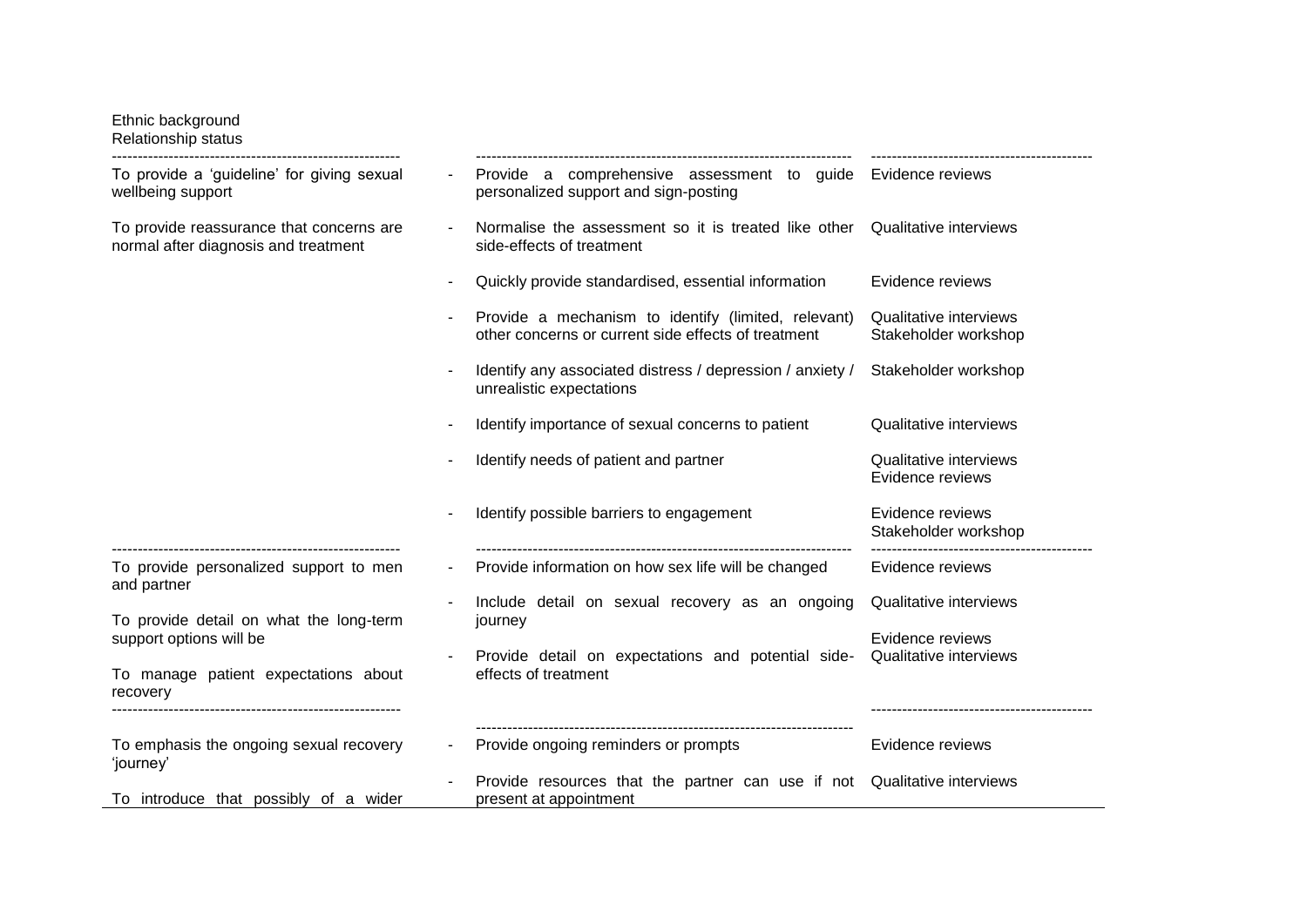| concept of sex and sexuality                           |                                                                                                                    |                                            |
|--------------------------------------------------------|--------------------------------------------------------------------------------------------------------------------|--------------------------------------------|
| To provide access to further support-<br>based on need | Point to other to appropriate resources which may be<br>$\overline{\phantom{a}}$<br>useful at other phases of care | Evidence reviews<br>Qualitative interviews |
|                                                        | Promote ongoing support available based on need                                                                    | Evidence reviews<br>Qualitative interviews |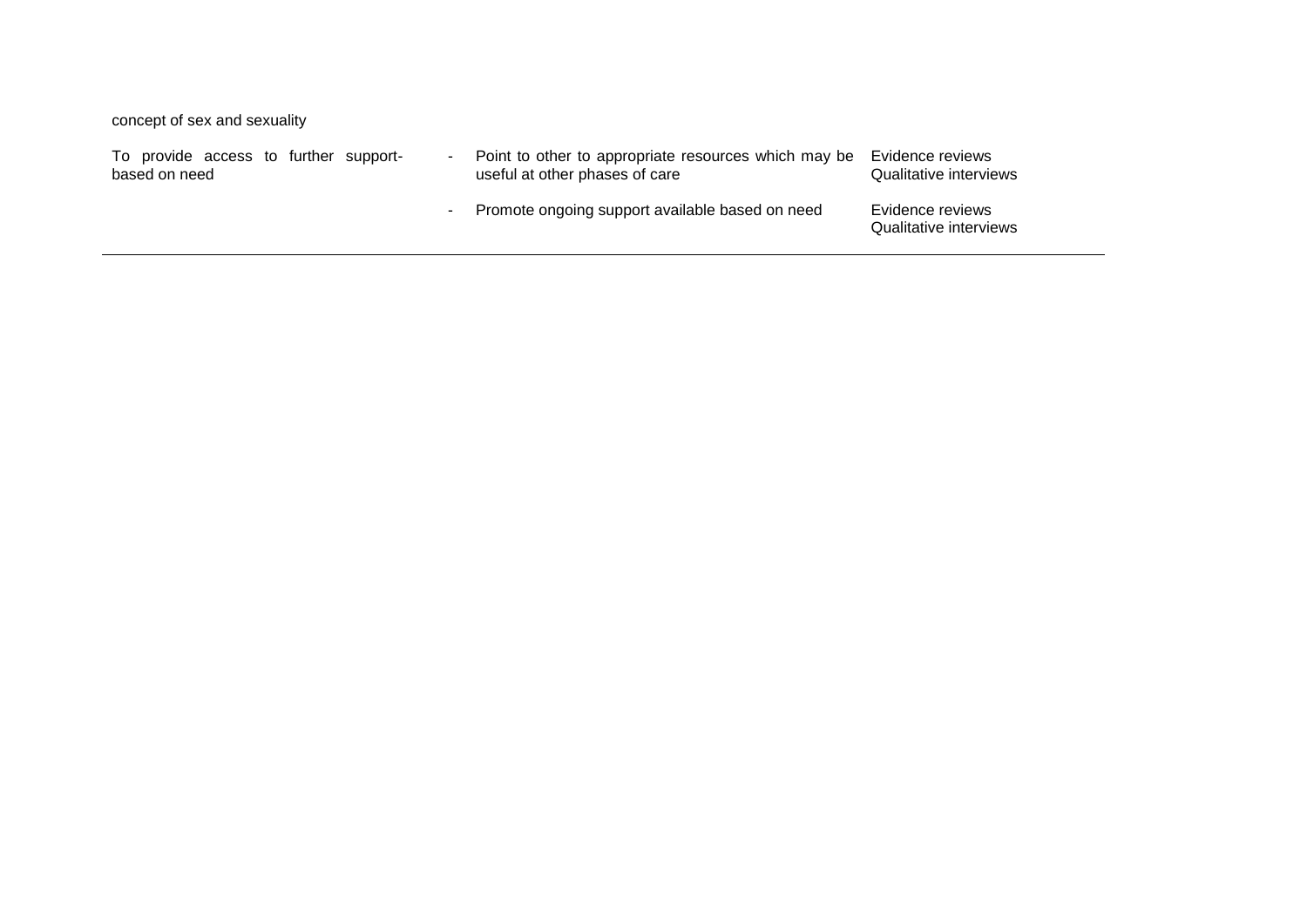**Table 3. Components of the conceptual framework included to address barriers and facilitators influencing implementation** 

| Identified barrier or facilitator to use                          | <b>Relevant Theoretical Domain [28]</b>  | Intervention components including behaviour              |
|-------------------------------------------------------------------|------------------------------------------|----------------------------------------------------------|
| of the framework                                                  |                                          | change techniques*                                       |
| Limited awareness of sexual wellbeing                             | 1. Knowledge                             | Information about consequences (5.1) through use of      |
| concerns and the impact on patients                               |                                          | conceptual framework and healthcare professional         |
|                                                                   |                                          | training                                                 |
| Beliefs about negative consequences                               | 6. Beliefs about Consequences            | Information about consequences (5.1 and 5.3) through     |
| of raising sexual wellbeing as a topic                            |                                          | professional training and<br>behavioural<br>healthcare   |
|                                                                   |                                          | experiments (4.1) by observing patient responses during  |
|                                                                   |                                          | use of conceptual framework                              |
| Stage of care can be variable and                                 | 11. Environmental context and resources  | Instruction on how to perform the behaviour (4.1) and    |
| patient information needs may differ                              |                                          | demonstration / modelling of behaviour (6.1) through use |
| (including patients in a pre-treatment                            |                                          | of conceptual framework which provides information       |
| phase)                                                            |                                          | based on patients phase of care                          |
| Limited<br>time<br>address<br>to<br>sexual                        | 11. Environmental context and resources  | Information about consequences (5.1) and prompts and     |
| concerns during appointments                                      |                                          | (7.1) using patient hand-out taken from<br>cues          |
|                                                                   |                                          | appointment and use of conceptual framework              |
| Perception that patients will not wish to                         | 6. Beliefs about Consequences            | Information about consequences (5.1) through use of      |
| discuss sexual wellbeing due to                                   | 12. Social influences                    | conceptual framework and healthcare professional         |
| sensitivity of topic                                              |                                          | training                                                 |
| Perception that discussing sexual                                 | 11. Environmental context and resources  | Information about consequences (5.1) through use of      |
| wellbeing with patients at early stage                            |                                          | conceptual framework and healthcare professional         |
| of treatment or soon after diagnosis is                           |                                          | training                                                 |
| not a priority                                                    |                                          |                                                          |
| that<br>providing<br>Perception<br>sexual                         | 3. Social/professional role and identity | Social comparison (6.1) though healthcare professional   |
| wellbeing support is a specialist role                            |                                          | training                                                 |
| (or role of other healthcare profession)                          |                                          |                                                          |
| Perception that addressing sexual                                 | 3. Social/professional role and identity | Social comparison (6.1) though healthcare professional   |
| wellbeing will affect how colleagues                              | 6. Beliefs about Consequences            | training and restructuring environment (12.1) through    |
| view them professionally                                          |                                          | use of conceptual framework in practice                  |
| Detailed assessment is needed to                                  | 6. Beliefs about Consequences            | Instruction on how to perform the behaviour (4.1) and    |
| evaluate patient needs                                            | 11. Environmental context and resources  | demonstration / modelling of behaviour (6.1) through use |
|                                                                   | 1. Knowledge                             | of conceptual framework                                  |
| Assessment can introduce concerns                                 | 6. Beliefs about Consequences            | Instruction on how to perform the behaviour (4.1) and    |
| that health professionals do not have                             | 11. Environmental context and resources  | demonstration / modelling of behaviour (6.1) through use |
| time or resources to address                                      |                                          | of conceptual framework                                  |
| Skills and beliefs about ability to 4. Beliefs about capabilities |                                          | Instruction on how to perform the behaviour (4.1) and    |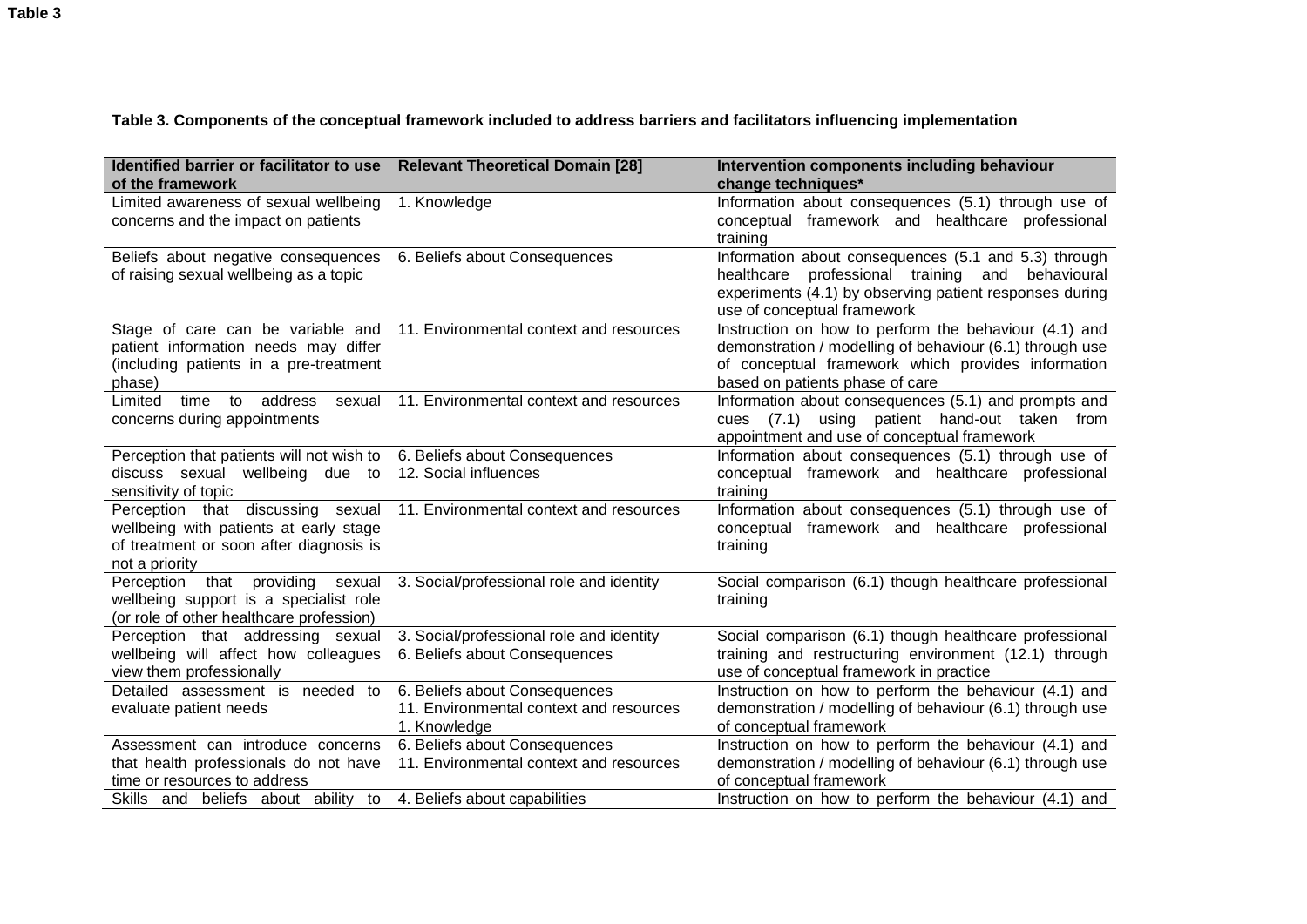|                                                                          | provide appropriate or effective sexual 11. Environmental context and resources | demonstration / modelling of behaviour (6.1) through use |
|--------------------------------------------------------------------------|---------------------------------------------------------------------------------|----------------------------------------------------------|
| care and support                                                         | 2. Skills                                                                       | of conceptual framework                                  |
|                                                                          | Patients may only need additional 11. Environmental context and resources       | Prompts and cues (7.1) using patient hand-out taken      |
| resources at a later point in care                                       |                                                                                 | from appointment                                         |
| Patients not remembering information, 1. Knowledge                       |                                                                                 | Prompts and cues (7.1) using patient hand-out taken      |
| or which additional support resources 10. Memory, attention and decision |                                                                                 | from appointment                                         |
| are recommended                                                          | processes                                                                       |                                                          |
|                                                                          | 11. Environmental context and resources                                         |                                                          |

\* Michie S et al. The behavior change technique taxonomy (v1) of 93 hierarchically clustered techniques: building an international consensus for the reporting of behavior change interventions. Ann Behav Med. 2013 Aug;46(1):81-95.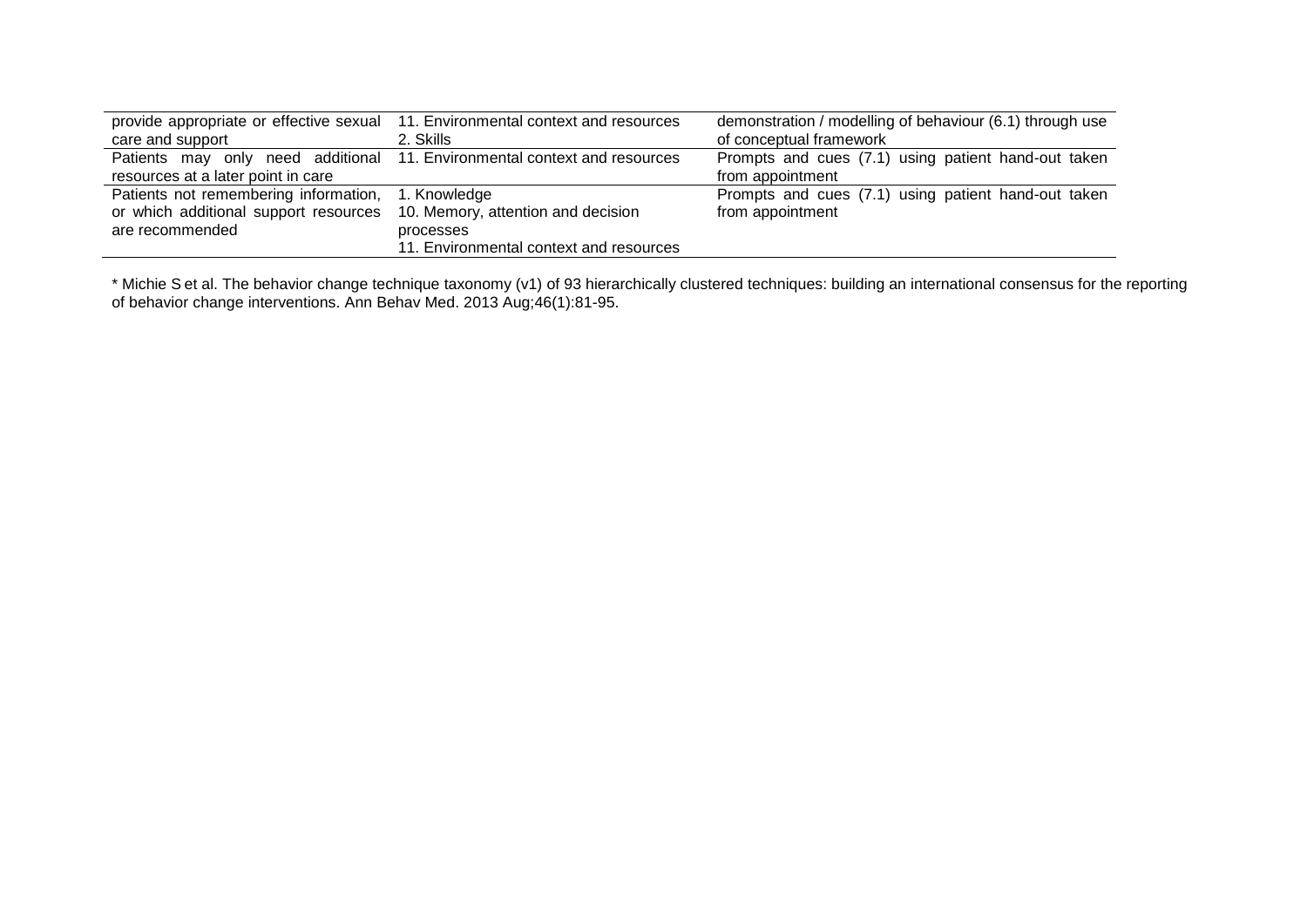# **Table 4. Key principles and characteristics of the final version of the EASSi conceptual framework**

| <b>Objectives of EASSi framework</b>                                                                                                                                                                                   | Key features of EASSi framework included to meet objective                                                                                                                                                                                                                                                                                                                                                                                        |  |  |
|------------------------------------------------------------------------------------------------------------------------------------------------------------------------------------------------------------------------|---------------------------------------------------------------------------------------------------------------------------------------------------------------------------------------------------------------------------------------------------------------------------------------------------------------------------------------------------------------------------------------------------------------------------------------------------|--|--|
| To promote routine engagement and ensure men with prostate cancer<br>have a 'meaningful' conversation abound sexual wellbeing after<br>diagnosis (so all patients have access to essential information and<br>support) | Uses a simple format which can be used easily as part of routine<br>$\blacksquare$<br>appointments<br>Can be used to 'pre-plan' sexual wellbeing conversations<br>$\blacksquare$                                                                                                                                                                                                                                                                  |  |  |
| To provide a structure to sexual wellbeing conversations that includes<br>a brief, standardised means of opening the conversation (putting the<br>topic on the table)                                                  | Can be used to 'restructure' the clinical setting or environment by<br>$\blacksquare$<br>providing a 'shared facility' which ensures the patient and healthcare<br>professional take part in a joint discussion<br>Use of the framework ensures time is given to discussing sexual<br>$\overline{\phantom{a}}$<br>wellbeing during brief routine appointments<br>Provides appropriate terms relevant to opening sexual wellbeing<br>conversations |  |  |
| To ensure a minimal level of psychosexual support is provided (which<br>is relevant at all phases of care)                                                                                                             | Provides 'tailoring' of information and support based on need<br>$\overline{a}$<br>Provides 'layering' of information based on need (ensuring framework<br>$\blacksquare$<br>can be brief but can facilitate a longer conversation if indicated)                                                                                                                                                                                                  |  |  |
| To ensure routine sign-posting to appropriate resources (providing<br>additional support, where needed and option to recap information<br>discussed during the appointment)                                            | Provides referral to appropriate services based on need<br>$\blacksquare$<br>Provides access to a more 'in-depth' online self-management<br>programme to provide longer-term support<br>Includes printed handout for patients to take away from appointment<br>as a reminder of key points                                                                                                                                                        |  |  |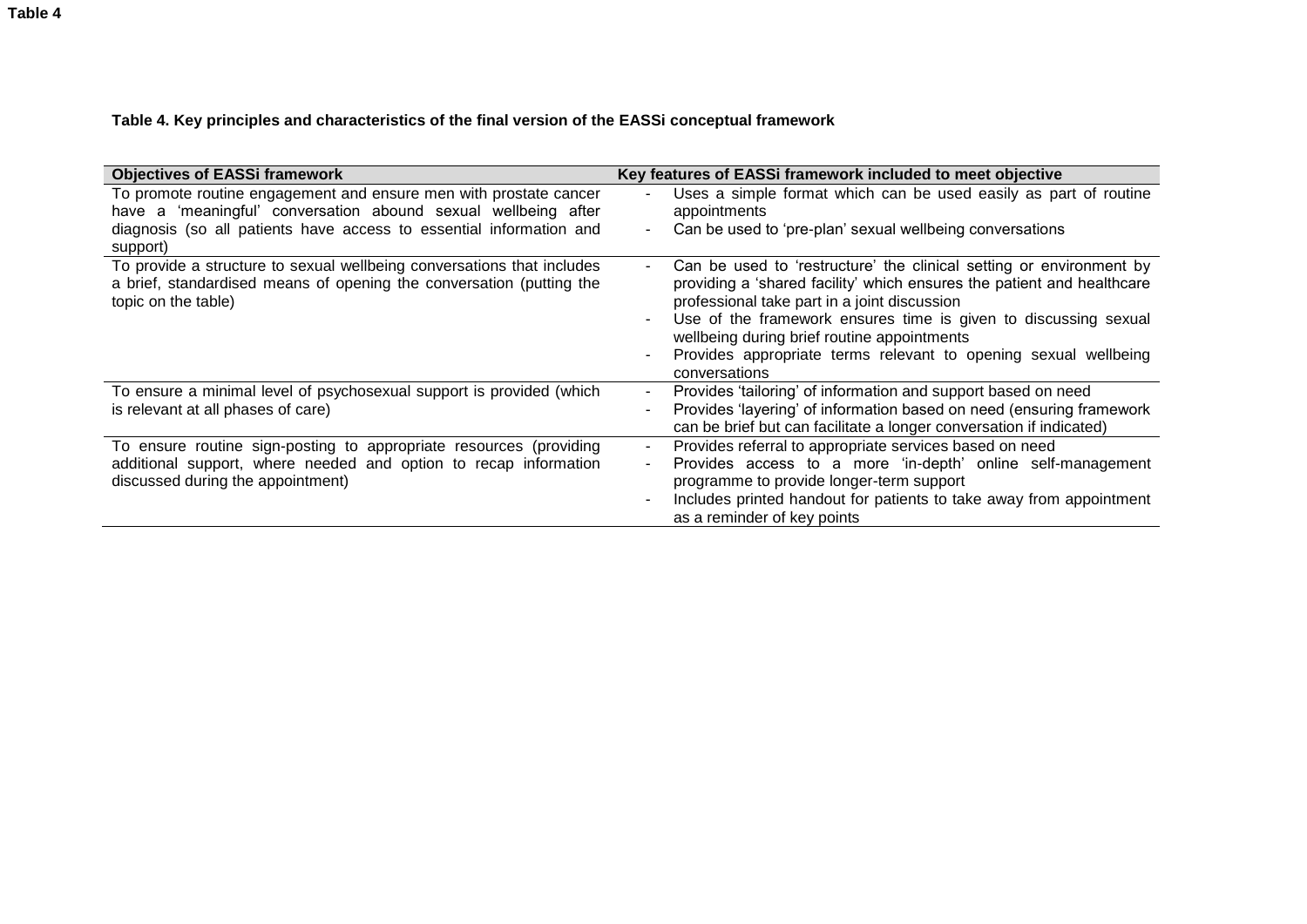| ıaur |  |
|------|--|
|------|--|

#### **Section**  Rationale for section and purpose **Section of section content E**ngagement **A**ssessment **S**upport **Si**gn-posting Sexual dysfunction is a major problem and is often not addressed **Section used to:**  Normalise sexual concerns Explain that a brief conversation about sex and prostate cancer will take place **Includes** There are many side-effects of prostate cancer treatment At the end a sheet will be provided with more detailed information and resources Sex can be a difficult subject which is not easy to talk about, but it is an important part of life Basic assessment is needed to provide tailored support **Section used to:**  Ask about treatment type Stage of treatment Relationship status **Section asks three** Have you had any of the following treatments? 1. Radiotherapy 2. Hormone therapy 3. Surgery 4. Combined radio and hormone therapy There are many sexual side-effects of treatment but also things that can help **Section used to:**  Provide information on expected sexual challenges Acknowledge sex life will change Give brief advice on… What can be done Widening understanding of sex **Section provides advice (based on treatment) including: For example: Hormone side-effect 1:** Less interest in having sex **Advice:**  After providing essential support need to signpost to other services **Section used to:**  Point towards additional resources or **Section includes provision of printed sign-posting sheet including:** Localised information on erectile dysfunction clinic

#### **Figure 1. Purpose and outline content of the EASSi framework components**

services